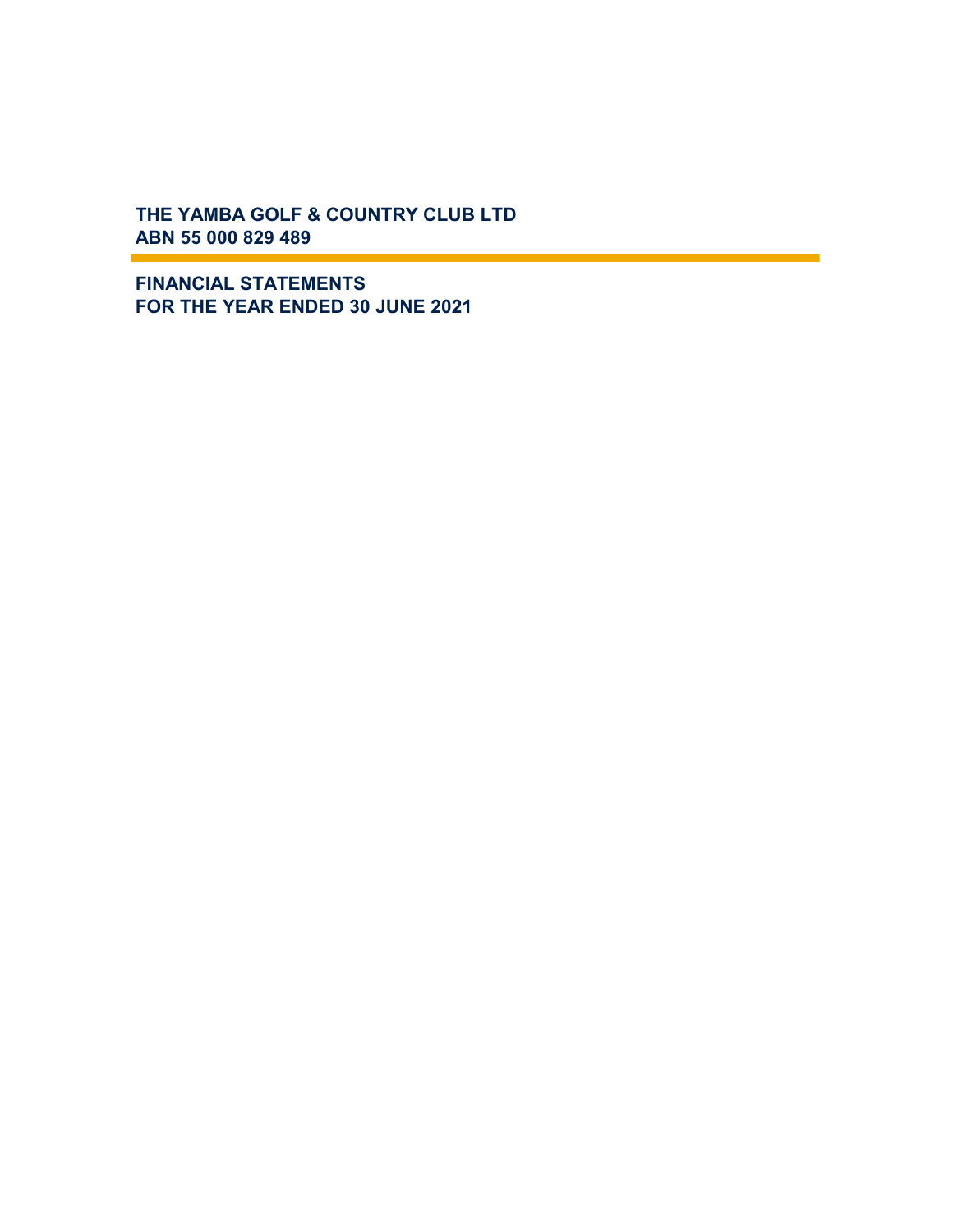# **FINANCIAL STATEMENTS FOR THE YEAR ENDED 30 JUNE 2021**

# **Contents PAGE**

| <b>Directors' Report</b>                                   | 1  |
|------------------------------------------------------------|----|
| <b>Auditors' Independence Declaration</b>                  | 5  |
| Statement of Profit or Loss and Other Comprehensive Income | 6  |
| <b>Statement of Financial Position</b>                     |    |
| <b>Statement of Changes in Equity</b>                      | 8  |
| <b>Statement of Cash Flows</b>                             | 9  |
| <b>Notes to the Financial Statement</b>                    | 10 |
| <b>Directors' Declaration</b>                              | 25 |
| Independent Auditors' Report                               | 26 |
| <b>Disclaimer</b>                                          | 29 |
| <b>Detailed Income and Expenditure Statements</b>          | 30 |
|                                                            |    |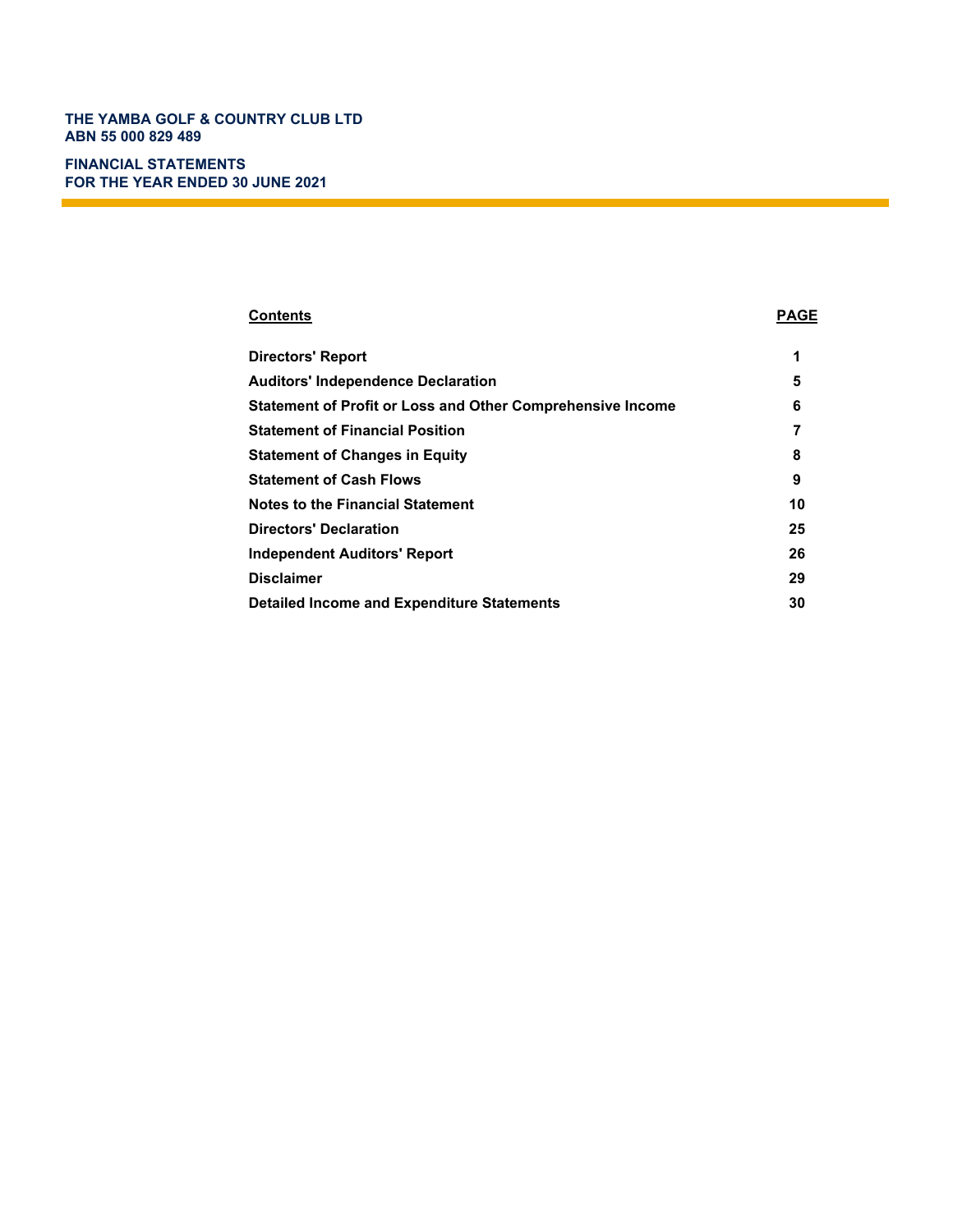## **DIRECTORS' REPORT FOR THE YEAR ENDED 30 JUNE 2021**

Your directors present their report on the company for the year ended 30 June 2021.

#### **Principal Activities**

The principal activities of the company during the period were to promote and conduct the game of golf and such other sports, games, amusements, entertainments, entertainers and pastimes and recreation (indoor and outdoor) as the company may deem expedient.

These principal activities assist in achieving the short term and long term objectives of the company by:

- providing sporting facilities for the members and the community; and
- providing entertainment, dining, gaming and social facilities for members and the community; and
- providing turnover, cash flow and profit to meet the financial objectives of the company.

#### **Short and Long Term Objectives of the Company**

The company has identified the following short term objectives:

 To meet industry standards for the provision of a smoke free and safe environment for our members, their guests and the staff.

To restructure current leases to maximise fiscal efficiencies.

 To foster and support local community and sporting organisations to the minimum of our yearly Club Grants requirements, and to provide a "Club House" facility to those organisations that desire it.

 To continue to establish cart paths around the golf course to counter the loss of golf course income experienced in the wet periods.

- To maintain and renew where necessary the company's assets and facilities to a standard expected by its members.
- To explore avenues of increased efficiencies and additional income streams to meet the demands on cash-flow into the future.

 To meet, as a minimum goal, industry benchmarks in our administration of the company, and the provision of services and standards of operation to our members, their guests and our community.

To continually invest in our environment as finance and technology permits.

The company has identified the following long term objectives:

- To promote the sport of golf in the community and to be recognised for our contribution to the sport.
- To grow the company's operations in accordance with members' interests.
- To remain financially secure.
- To actively search and research other avenues of income that may work with the interests of the members in mind.
- To continually invest in our environment as finance and technology permits.
- To continue to adopt energy efficiency and waste management programs.
- To continue to pursue the opportunities with third parties to improve course infrastructure.

 The establishment of a diversification strategy to provide a sound base for the company to remain financially strong through hard times and to prosper into future ventures, if it so desires.

#### **Strategies**

The company has adopted the following strategies in order to achieve these objectives:

 The development and implementation of the company's strategic plan. The Plan is designed as a "living document" so that future Boards understand exactly where expenditure is aimed and can be altered as they see fit at the time, e.g. technology advances, products become more affordable etc.

The preparation of an annual budget which is regularly reviewed by management and the Directors.

 Money that is in excess of liquidity and working capital needs at the end of the financial year is usually directed as payments against finance facilities.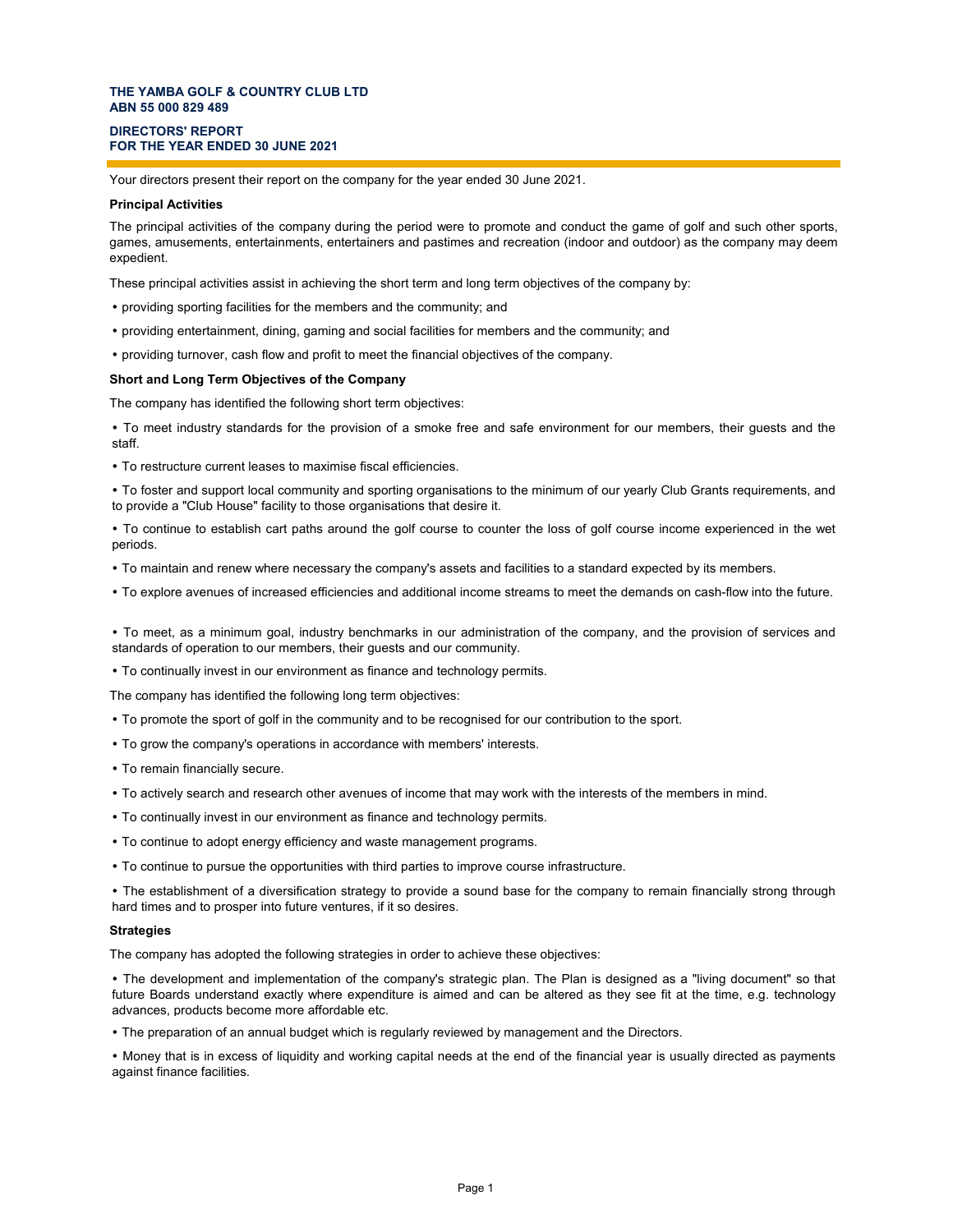## **DIRECTORS' REPORT FOR THE YEAR ENDED 30 JUNE 2021**

#### **Performance Measurement**

The company uses the following key performance indicators to measure performance:

 tournament participation numbers are monitored and prize money set to ensure tournaments generate additional revenue to the company.

EBITDA for the company was 25.2% (2020: 14.8%) compared to the industry benchmark of 15%.

• Profit, after income tax expense, for the period was \$737,609 compared to the 2020 financial year profit of \$155,333.

 The directors undertake surveys of member and visitor satisfaction including through electronic and hard copy forms, in relation to services provided by the company and actioning survey outcomes.

 The directors regularly compare trading performance and key ratios against historical data and industry benchmarks for all departments within the club.

Membership for the period was 1,735 compared to a prior financial year membership of 2,343.

#### **Directors Information**

#### **Directors**

The names of the directors in office at any time during, or since the end of, the year and the period that each director has been in office:

| <b>Directors Name</b> | <b>Special</b><br><b>Responsibilities</b>                                                                         | <b>Period as Director</b>    | <b>Qualifications and Experience</b> |
|-----------------------|-------------------------------------------------------------------------------------------------------------------|------------------------------|--------------------------------------|
| Anthony Moran         | President & Chairman<br><b>Member Greens</b><br>Committee                                                         | Appointed<br>25 May 2008     | Licensed Plumber & Gasfitter         |
| <b>Graham Niland</b>  | <b>Senior Vice President</b><br><b>Member Greens</b><br>Committee<br><b>Member Match</b><br>Committee             | Appointed<br>27 May 2012     | Retired flight steward               |
| Patricia McDermid     | Director<br>Member Match<br>Committee                                                                             | Appointed<br>25 May 2010     | <b>Retired Medical Receptionist</b>  |
| Andrew Kelly          | <b>Director</b><br><b>Member Greens</b><br>Committee                                                              | Appointed<br>17 May 2015     | <b>Retired Manager</b>               |
| <b>Brian Smith</b>    | Director<br><b>Member Greens</b><br>Committee                                                                     | Appointed<br>15 May 2016     | <b>Retired Teacher</b>               |
| Margaret Solomon      | <b>Director</b><br><b>Member Greens</b><br>Committee                                                              | Appointed<br>15 May 2016     | <b>Retired Business Owner</b>        |
| Wayne Rice            | Director<br><b>Junior Vice President</b><br><b>Member Greens</b><br>Committee<br><b>Member Match</b><br>Committee | Appointed<br>29 October 2017 | <b>Retired Teacher</b>               |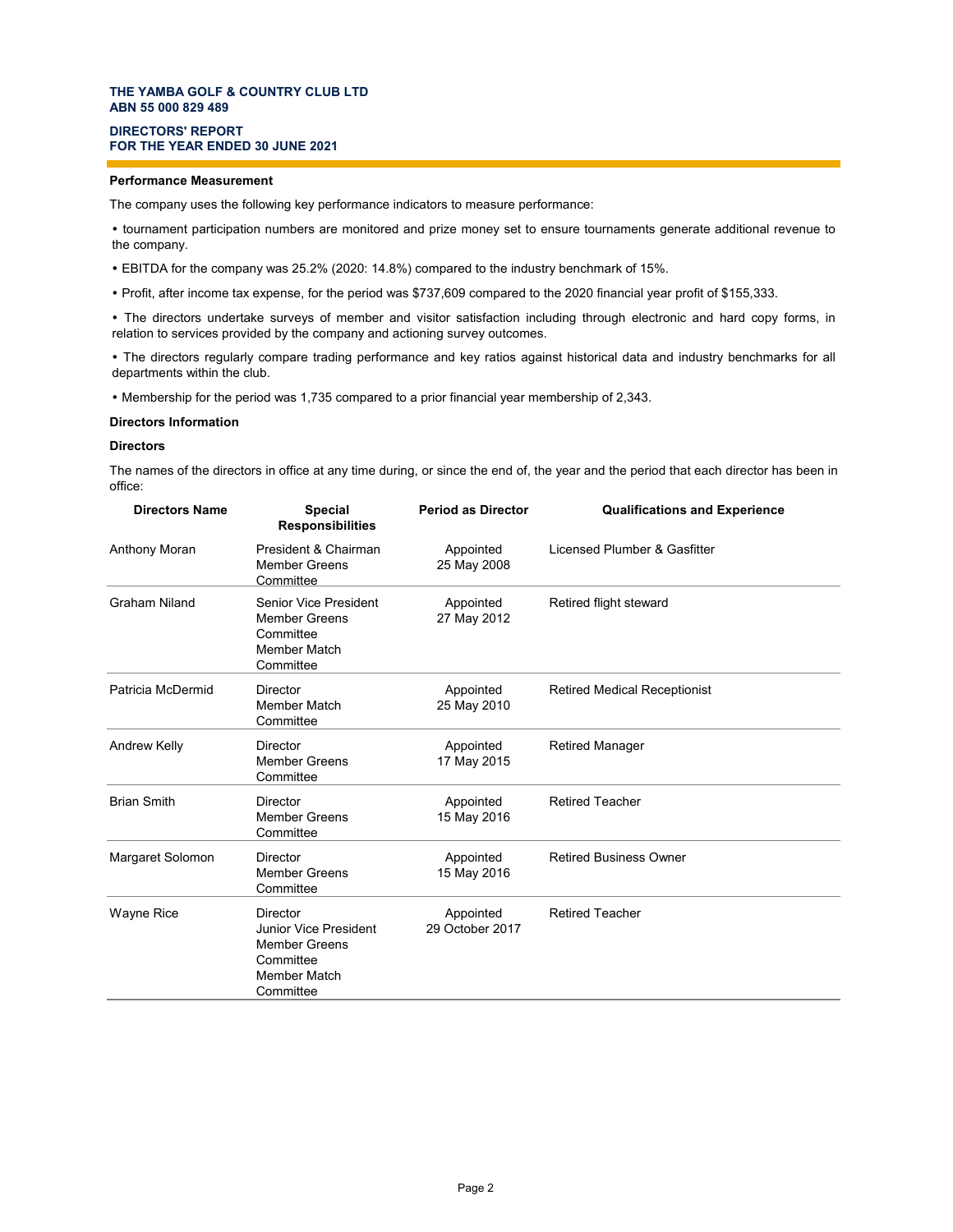## **DIRECTORS' REPORT FOR THE YEAR ENDED 30 JUNE 2021**

| <b>Directors Name</b> | <b>Special</b>                                                           | <b>Period as Director</b>                          | <b>Qualifications and Experience</b> |
|-----------------------|--------------------------------------------------------------------------|----------------------------------------------------|--------------------------------------|
| lan Tyler             | <b>Responsibilities</b><br>Director<br><b>Member Greens</b><br>Committee | Appointed<br>20 December 2017                      | <b>Retired Accountant</b>            |
| Paul Thompson         | <b>Director</b>                                                          | Appointed<br>May 2020<br>Resigned<br>2 August 2021 | <b>Business Owner</b>                |

All current directors form the Finance Committee.

# **Company Secretary**

Luke Stephenson was appointed as the company secretary on 18 March 2013. Luke has worked in the Registered Clubs industry for 22 years.

# **Meetings of Directors**

During the period, 12 meetings of directors were held and the attendances by each director during the period were as follows:

|                     | <b>Directors' Meetings</b> |          |  |
|---------------------|----------------------------|----------|--|
|                     | Eligible to                | Number   |  |
|                     | attend                     | attended |  |
| Anthony Moran       | 12                         | 12       |  |
| Graham Niland       | 12                         | 12       |  |
| Patricia McDermid   | 12                         | 9        |  |
| <b>Andrew Kelly</b> | 12                         | 11       |  |
| <b>Brian Smith</b>  | 12                         | 10       |  |
| Margaret Solomon    | 12                         | 10       |  |
| Wayne Rice          | 12                         | 10       |  |
| lan Tyler           | 12                         | 9        |  |
| Paul Thompson       | 12                         | 6        |  |

## **Membership Details**

The Yamba Golf & Country Club Ltd is a public company limited by guarantee and no shares or options are issued. If the company is wound up, the constitution states that each member is required to contribute a maximum of \$1 each towards meeting any outstanding obligations of the company.

| <b>Membership Class</b> | <b>Number of Members</b> | <b>Individual Members</b><br><b>Contribution on</b><br>winding up of<br>Company |     | <b>Total Members</b><br><b>Contribution on</b><br>winding up of<br>Company |
|-------------------------|--------------------------|---------------------------------------------------------------------------------|-----|----------------------------------------------------------------------------|
| Ordinary                | 456                      | - \$                                                                            | S   | 456                                                                        |
| Social                  | 1,272                    | \$                                                                              | Œ   | 1,272                                                                      |
| Life                    | 3                        | -S                                                                              | ъ   | 3                                                                          |
| Junior                  | 4 <sup>1</sup>           | \$                                                                              | \$  | 4                                                                          |
| Total                   | 1,735                    |                                                                                 | AD. | 1,735                                                                      |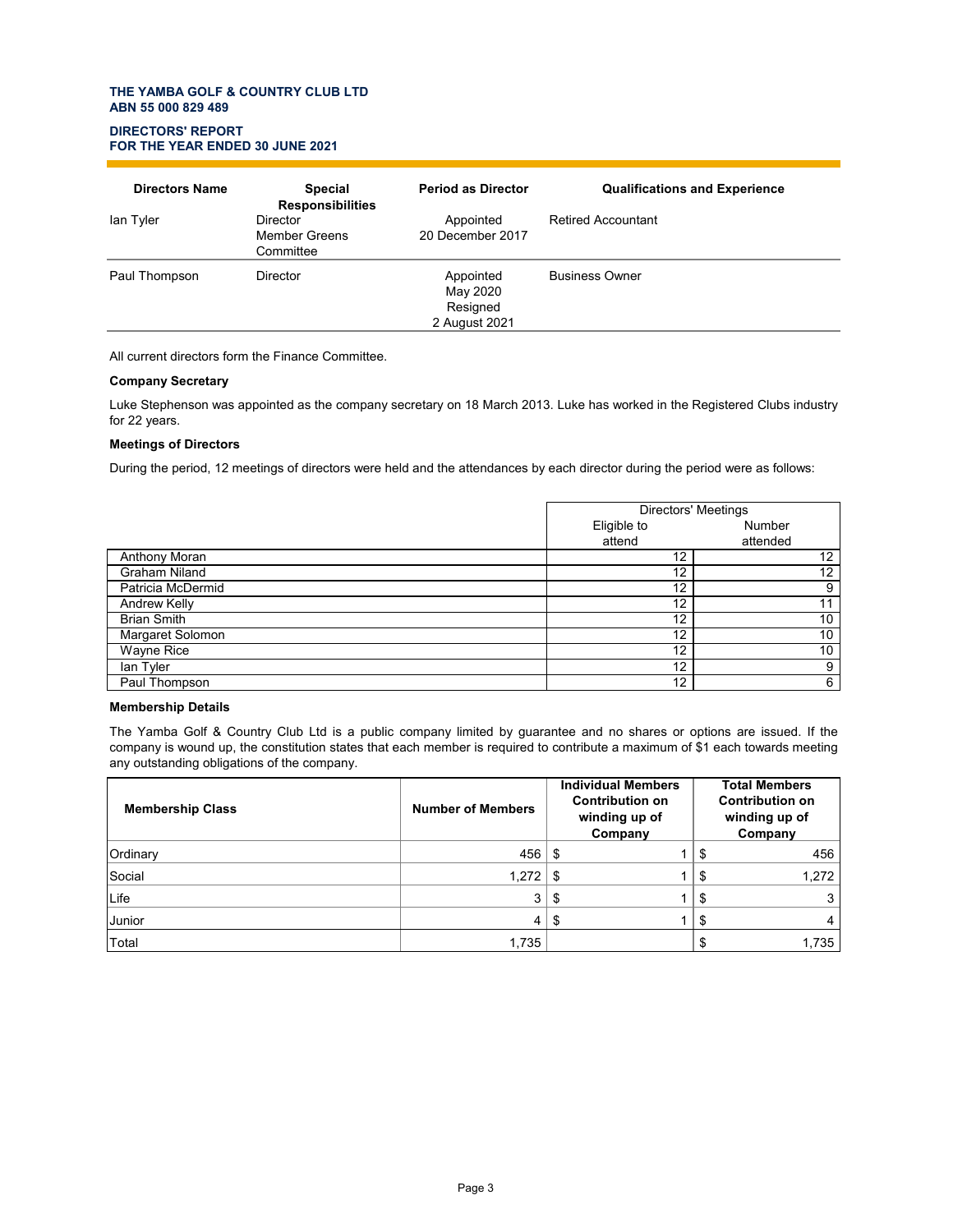# **DIRECTORS' REPORT FOR THE YEAR ENDED 30 JUNE 2021**

## **Auditors' Independence Declaration**

A copy of the auditor's independence declaration as required under section 307C of the Corporations Act 2001 is attached to these financial statements.

Signed in accordance with a resolution of the Board of Directors:

Mom  $\mathbb{Q}$ 

Dated: 5 October 2021

e Miand  $\subset$ 

Anthony Moran **Graham Niland** President **President** Senior Vice President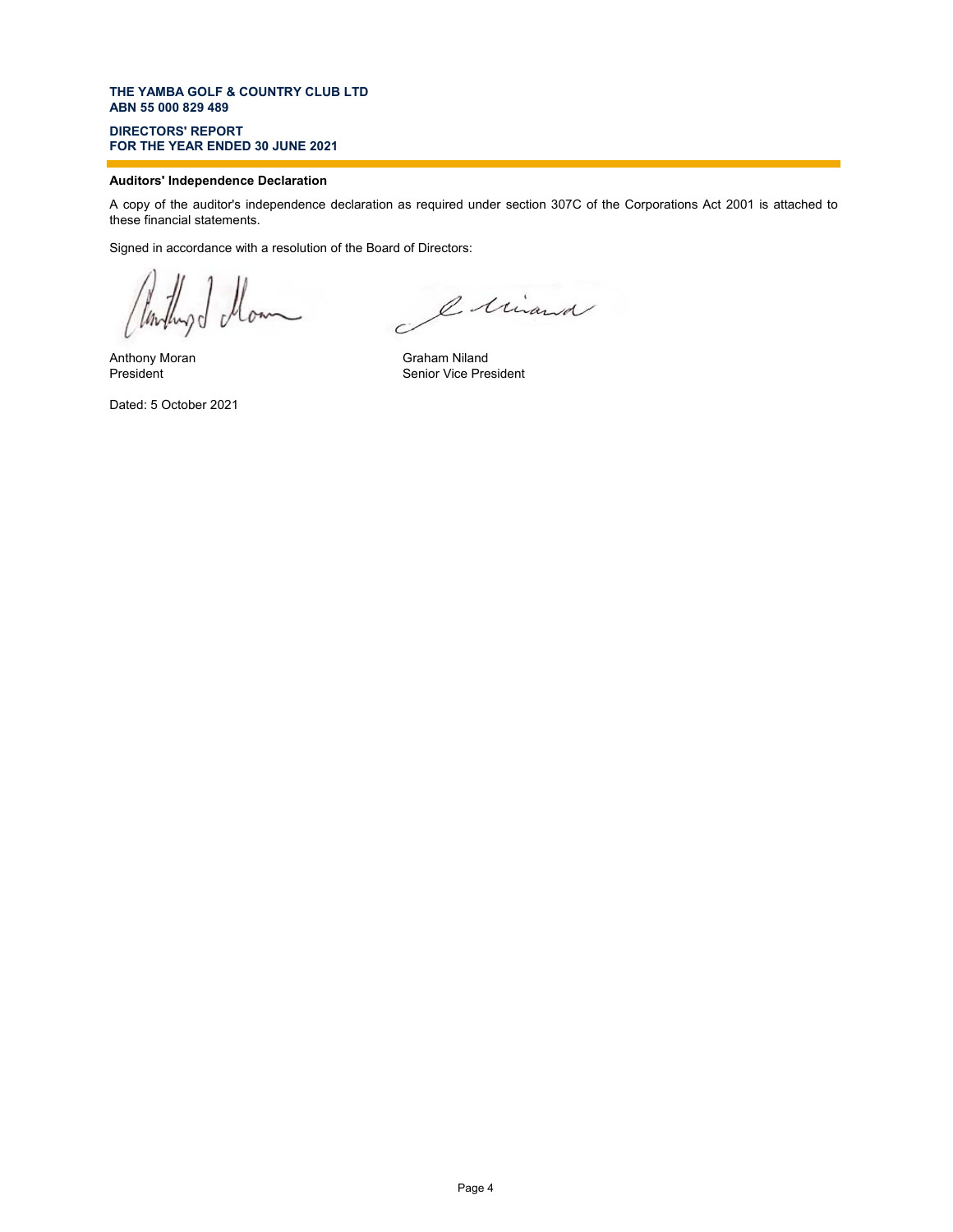

24 Queen Street Grafton NSW 2460 Australia PO Box 13 Grafton NSW 2460 Australia

Main +61 02 6640 9200 Fax +61 02 6642 7993 www.crowe.com.au

#### **AUDITORS' INDEPENDENCE DECLARATION UNDER SECTION 307C OF THE CORPORATIONS ACT 2001 TO THE DIRECTORS OF THE YAMBA GOLF & COUNTRY CLUB LTD**

# **ABN 55 000 829 489**

I declare that, to the best of my knowledge and belief, during the period to 30 June 2021 there has been:

- (i) no contraventions of the auditor independence requirements as set out in the Corporations Act 2001 in relation to the audit; and
- (ii) no contraventions of any applicable code of professional conduct in relation to the audit.

# **CROWE CENTRAL NORTH**

dytu Etus

**Kylie Ellis Partner**  Registered Company Auditor (ASIC RAN 483424) Suite 5, 30 Coldstream Street YAMBA NSW 2464

Dated: 5 October 2021

The title 'Partner' conveys that the person is a senior member within their respective division, and is among the group of persons who hold an equity interest (shareholder) in its parent entity, Findex Group Limited. The only professional service offering which is conducted by a partnership is the Crowe Australasia external audit division. All other professional services offered by Findex Group Limited are conducted by a privately owned organisation and/or its subsidiaries.

Findex (Aust) Pty Ltd, trading as Crowe Australasia is a member of Crowe Global, a Swiss verein. Each member firm of Crowe Global is a separate and independent legal entity. Findex (Aust) Pty Ltd and its affiliates are not responsible or liable for any acts or omissions of Crowe Global or any other member of Crowe Global. Crowe Global does not render any professional services and does not have an ownership or partnership interest in Findex (Aust) Pty Ltd. Services are provided by Crowe Central North, an affiliate of Findex (Aust) Pty Ltd. Liability limited by a scheme approved under Professional Standards Legislation. Liability limited other than for acts or omissions of financial services licensees. © 2019 Findex (Aust) Pty Ltd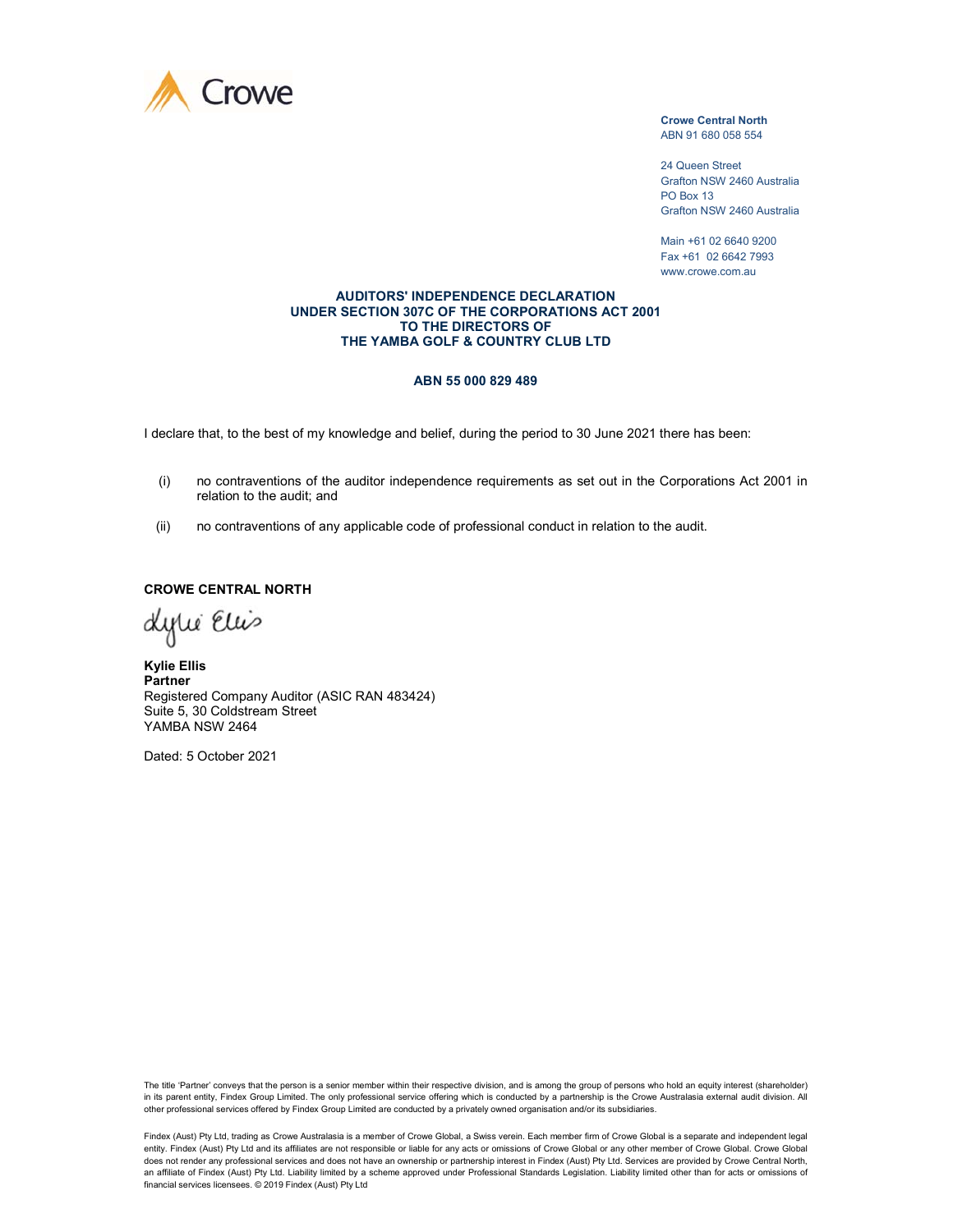#### **STATEMENT OF PROFIT OR LOSS AND OTHER COMPREHENSIVE INCOME FOR THE YEAR ENDED 30 JUNE 2021**

|                                                                      |                | 2021        | 2020        |
|----------------------------------------------------------------------|----------------|-------------|-------------|
|                                                                      | <b>Note</b>    | \$          | \$          |
| Revenues                                                             | 2              | 4,496,262   | 4,267,759   |
| Interest revenue calculated using the effective interest rate method | $\overline{2}$ | 90          |             |
| Other income                                                         | 3              | 356,426     | 358,478     |
| Advertising and promotional expenses                                 |                | (41, 312)   | (50, 928)   |
| Cost of goods sold                                                   |                | (879, 143)  | (937, 647)  |
| Depreciation expense                                                 |                | (458, 935)  | (488, 568)  |
| Employee benefits expense                                            |                | (1,696,284) | (1,818,550) |
| Finance costs                                                        |                | (33, 527)   | (40,319)    |
| Members amenities and entertainment                                  |                | (100, 263)  | (168, 299)  |
| Occupancy costs                                                      |                | (426, 276)  | (493, 222)  |
| Poker machine tax                                                    |                | (110, 957)  | (30,046)    |
| Other expenses                                                       |                | (368,472)   | (443, 325)  |
| Profit before income tax expense                                     |                | 737,609     | 155,333     |
| Income tax expense                                                   | 1(b)           |             |             |
| Profit after income tax expense                                      |                | 737,609     | 155,333     |
| Other comprehensive income for the period, net of tax                |                |             |             |
| Total comprehensive income for the period                            |                | 737,609     | 155,333     |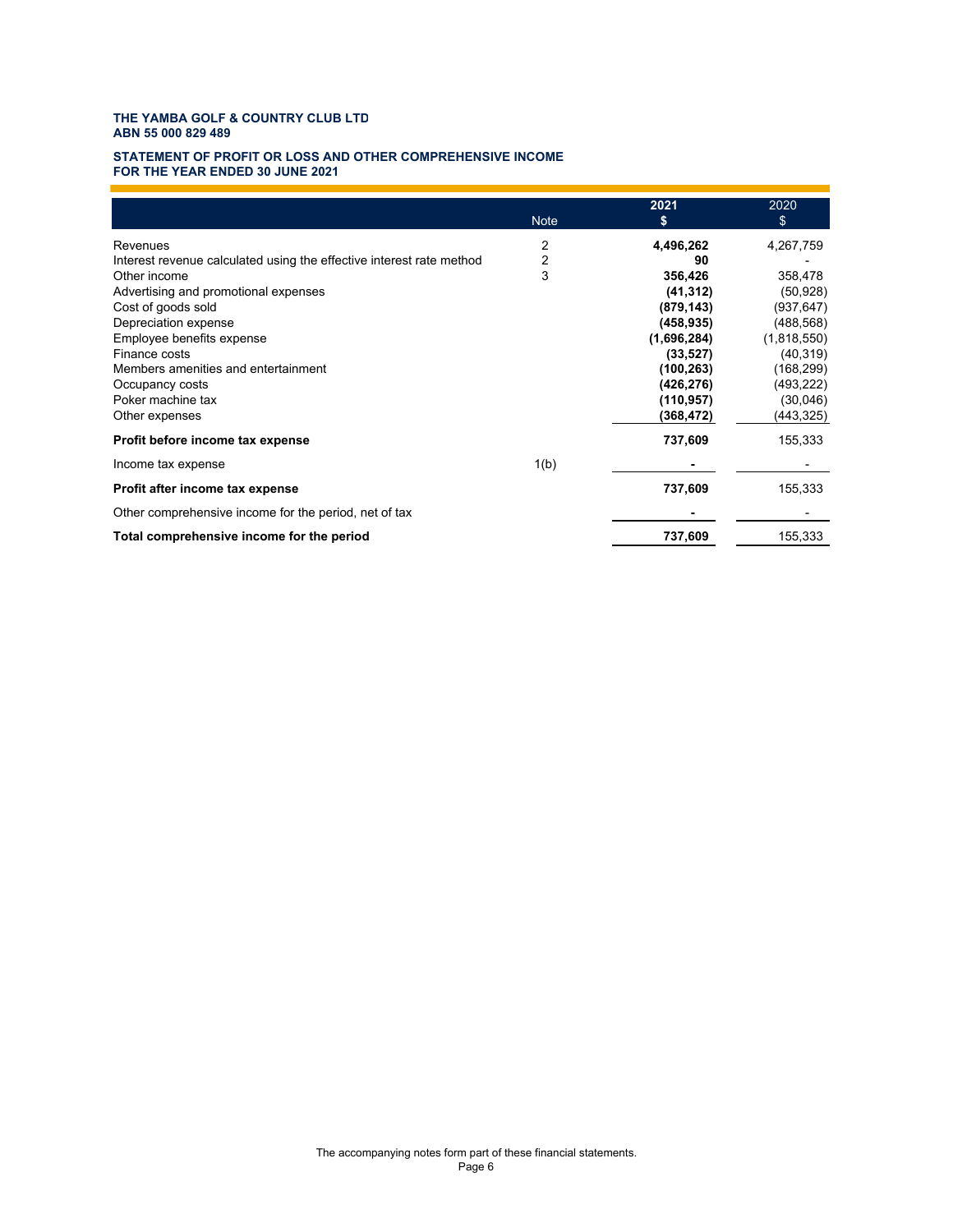#### **STATEMENT OF FINANCIAL POSITION AS AT 30 JUNE 2021**

|                                                                                                                                             | <b>Note</b>                        | 2021<br>\$                                          | 2020<br>\$                                        |
|---------------------------------------------------------------------------------------------------------------------------------------------|------------------------------------|-----------------------------------------------------|---------------------------------------------------|
| <b>ASSETS</b>                                                                                                                               |                                    |                                                     |                                                   |
| <b>CURRENT ASSETS</b>                                                                                                                       |                                    |                                                     |                                                   |
| Cash and cash equivalents<br>Trade and other receivables<br>Inventories<br>Investments and other financial assets<br>Other current assets   | 5<br>6<br>$\overline{7}$<br>8<br>9 | 533,049<br>6,737<br>74,754<br>750<br>43,240         | 169,658<br>28,901<br>56,655<br>750<br>154,815     |
| <b>TOTAL CURRENT ASSETS</b>                                                                                                                 |                                    | 658,530                                             | 410,779                                           |
| <b>NON CURRENT ASSETS</b>                                                                                                                   |                                    |                                                     |                                                   |
| Property, plant and equipment<br>Right-of-use assets<br>Intangible assets                                                                   | 10<br>11<br>12                     | 3,806,026<br>376,727<br>588,000                     | 3,527,272<br>335,963<br>588,000                   |
| <b>TOTAL NON CURRENT ASSETS</b>                                                                                                             |                                    | 4,770,753                                           | 4,451,235                                         |
| <b>TOTAL ASSETS</b>                                                                                                                         |                                    | 5,429,283                                           | 4,862,014                                         |
| <b>LIABILITIES</b>                                                                                                                          |                                    |                                                     |                                                   |
| <b>CURRENT LIABILITIES</b>                                                                                                                  |                                    |                                                     |                                                   |
| Trade and other payables<br>Lease liabilities<br><b>Borrowings</b><br>Provisions<br><b>Other liabilities</b><br><b>Contract liabilities</b> | 13<br>14<br>15<br>16<br>17<br>18   | 376,483<br>114,528<br>198,010<br>207,898<br>205,884 | 337,246<br>83,514<br>50,171<br>159,837<br>206,937 |
| <b>TOTAL CURRENT LIABILITIES</b>                                                                                                            |                                    | 1,102,803                                           | 837,705                                           |
| <b>NON CURRENT LIABILITIES</b>                                                                                                              |                                    |                                                     |                                                   |
| Trade and other payables<br><b>Borrowings</b><br>Lease liabilities<br>Provisions<br><b>Contract liabilities</b>                             | 13<br>15<br>14<br>16<br>18         | 2,042<br>263,741<br>26,060<br>12,854                | 21,053<br>420,968<br>243,233<br>39,935<br>14,946  |
| <b>TOTAL NON CURRENT LIABILITIES</b>                                                                                                        |                                    | 304,697                                             | 740,135                                           |
| <b>TOTAL LIABILITIES</b>                                                                                                                    |                                    | 1,407,500                                           | 1,577,840                                         |
| <b>NET ASSETS</b>                                                                                                                           |                                    | 4,021,783                                           | 3,284,174                                         |
| <b>EQUITY</b>                                                                                                                               |                                    |                                                     |                                                   |
| Retained earnings                                                                                                                           |                                    | 4,021,783                                           | 3,284,174                                         |
| <b>TOTAL EQUITY</b>                                                                                                                         |                                    | 4,021,783                                           | 3,284,174                                         |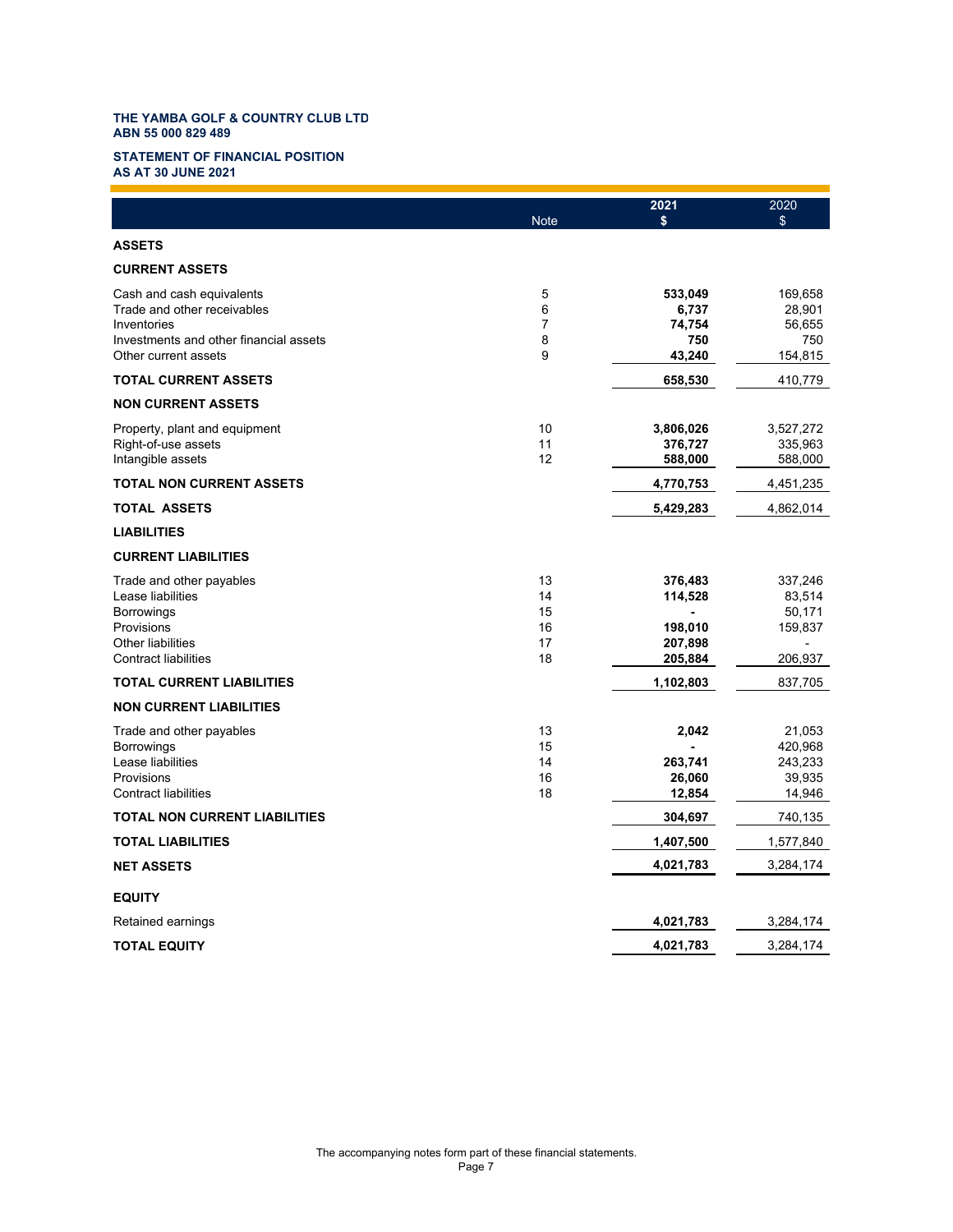# **ABN 55 000 829 489 THE YAMBA GOLF & COUNTRY CLUB LTD**

#### **STATEMENT OF CHANGES IN EQUITY FOR THE YEAR ENDED 30 JUNE 2021**

|                                                                                    | <b>Retained</b><br>Earnings<br>\$ | Total<br>\$ |
|------------------------------------------------------------------------------------|-----------------------------------|-------------|
| Balance at 1 July 2019                                                             | 3,128,841                         | 3,128,841   |
| Profit after income tax expense<br>Total other comprehensive income for the period | 155,333                           | 155,333     |
| Balance at 30 June 2020                                                            | 3,284,174                         | 3,284,174   |
| Profit after income tax expense<br>Total other comprehensive income for the year   | 737.609                           | 737,609     |
| Balance at 30 June 2021                                                            | 4,021,783                         | 4,021,783   |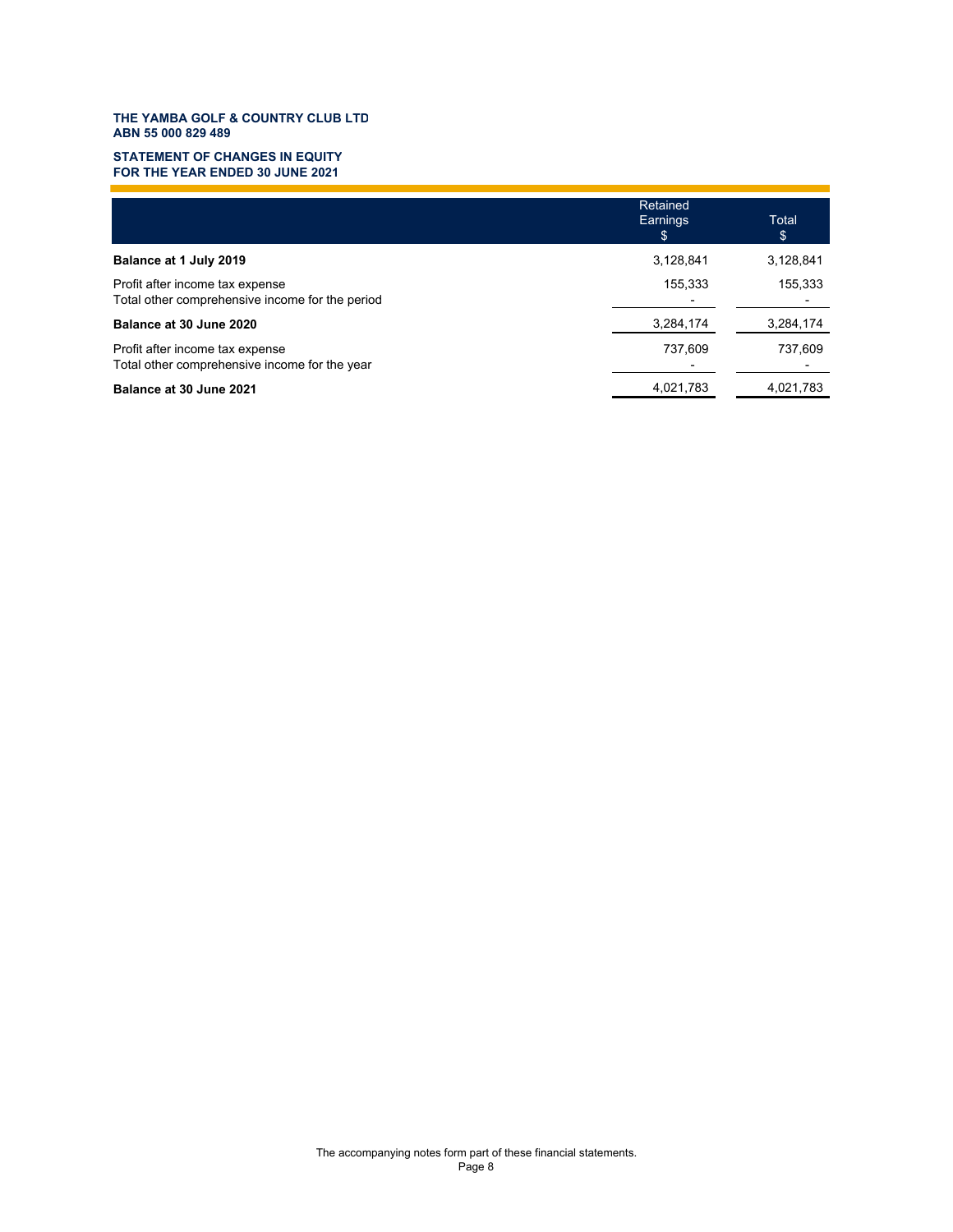#### **STATEMENT OF CASH FLOWS FOR THE YEAR ENDED 30 JUNE 2021**

|                                                                                                      | <b>Note</b> | 2021<br>\$                                  | 2020<br>\$                              |
|------------------------------------------------------------------------------------------------------|-------------|---------------------------------------------|-----------------------------------------|
| <b>CASH FLOWS FROM OPERATING ACTIVITIES</b>                                                          |             |                                             |                                         |
| Receipts from customers<br>Interest received<br>Payments to suppliers and employees<br>Finance costs |             | 5,584,855<br>90<br>(4,066,380)<br>(33, 527) | 4,862,178<br>(4, 542, 108)<br>(40, 319) |
| Net cash provided by operating activities                                                            |             | 1,485,038                                   | 279,751                                 |
| <b>CASH FLOWS FROM INVESTING ACTIVITIES</b>                                                          |             |                                             |                                         |
| Proceeds from sale of property, plant and equipment<br>Purchase of property, plant and equipment     |             | 170,906<br>(876,703)                        | (434,787)                               |
| Net cash used in investing activities                                                                |             | (705,797)                                   | (434,787)                               |
| <b>CASH FLOWS FROM FINANCING ACTIVITIES</b>                                                          |             |                                             |                                         |
| Proceeds from borrowings<br>Repayment of borrowings<br>Repayment of lease liabilities                |             | 254,233<br>(470,000)<br>(200,083)           | 2,479,055<br>(2, 154, 000)<br>(125,687) |
| Net cash (used in)/provided by financing activities                                                  |             | (415,850)                                   | 199,368                                 |
| Net increase in cash held                                                                            |             | 363,391                                     | 44,332                                  |
| Cash at the beginning of the financial year                                                          |             | 169,658                                     | 125,326                                 |
| Cash at the end of the financial year                                                                | 5(a)        | 533,049                                     | 169,658                                 |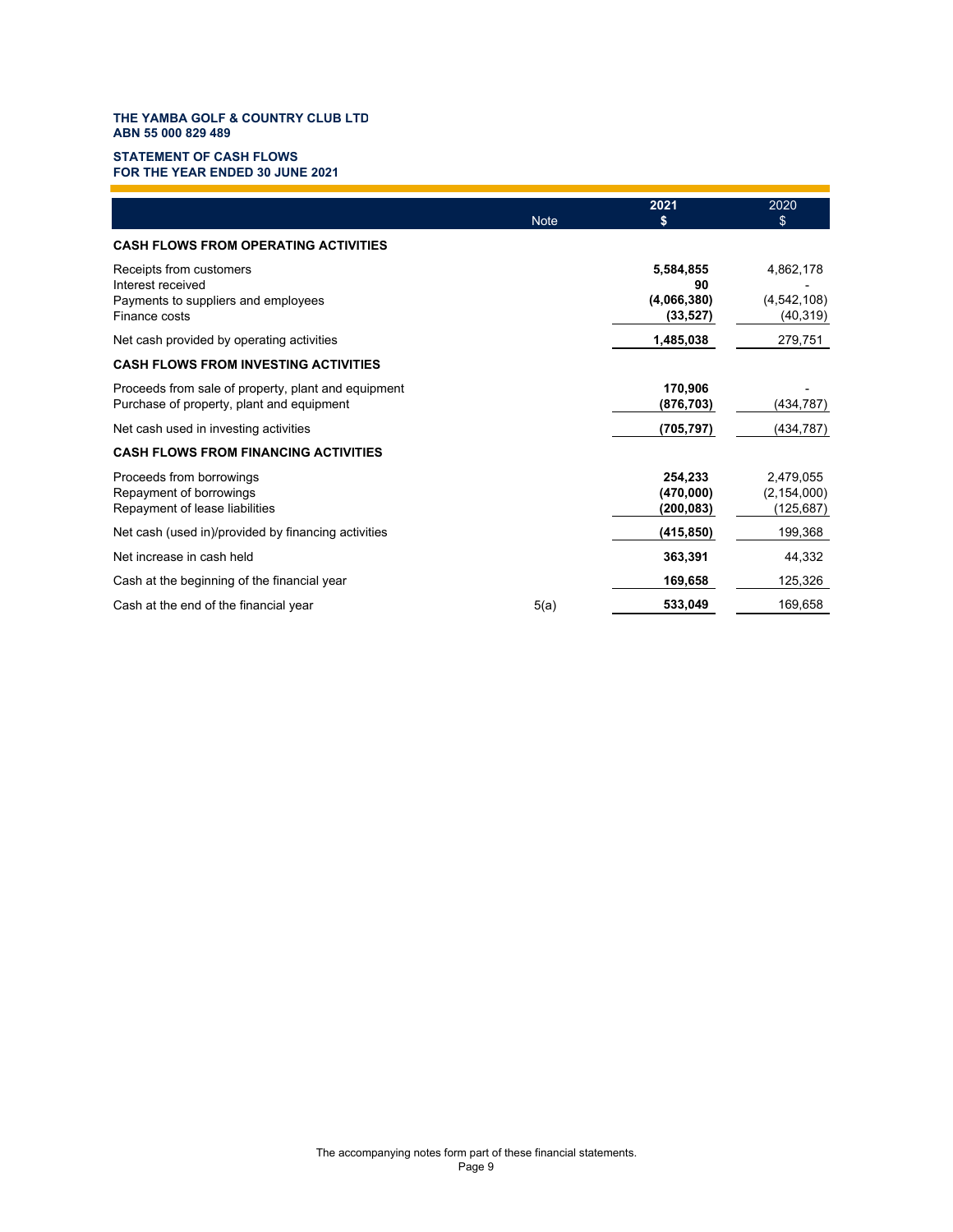## **NOTES TO THE FINANCIAL STATEMENTS FOR THE YEAR ENDED 30 JUNE 2021**

#### **Note 1: Statement of Significant Accounting Policies**

#### **Basis of Preparation**

The financial statements cover The Yamba Golf and Country Club Limited as a not for profit individual entity. The Yamba Golf and Country Club Ltd is a public company limited by guarantee, incorporated and domiciled in Australia.

These general purpose financial statements have been prepared in accordance with Australian Accounting Standards - Reduced Disclosure Requirements and Interpretations issued by the Australian Accounting Standards Board ('AASB') and the Corporations Act 2001, as appropriate for not-for-profit oriented entities.

The financial statements, except for the cash flow information, have been prepared on an accruals basis and are based on historical costs modified, where applicable, by the measurement at fair value of selected non-current assets, financial assets and financial liabilities. The amounts presented in the financial statements have been rounded to the nearest dollar.

The preparation of the financial statements requires the use of certain critical accounting estimates. It also requires management to exercise its judgement in the process of applying the company's accounting policies. The areas involving a higher degree of judgement or complexity, or areas where assumptions and estimates are significant to the financial statements, are disclosed in note 1 (p).

The financial statements were authorised for issue by the directors on 5 October 2021.

#### **Accounting Policies**

The principal accounting policies adopted in the preparation of the financial statements are set out below. These policies have been consistently applied to all periods presented, unless otherwise stated.

#### **(a) Revenue**

#### Revenue from Contracts with Customers

Revenue is recognised at an amount that reflects the consideration to which the company is expected to be entitled in exchange for transferring goods or services to a customer. For each contract with a customer, the company: identifies the contract with a customer; identifies the performance obligations in the contract; determines the transaction price which takes into account estimates of variable consideration and the time value of money; allocates the transaction price to the separate performance obligations on the basis of the relative stand-alone selling price of each distinct good or service to be delivered; and recognises revenue when or as each performance obligation is satisfied in a manner that depicts the transfer to the customer of the goods or services promised.

Variable consideration within the transaction price, if any, reflects concessions provided to the customer such as discounts, rebates and refunds, any potential bonuses receivable from the customer and any other contingent events. Such estimates are determined using either the 'expected value' or 'most likely amount' method. The measurement of variable consideration is subject to a constraining principle whereby revenue will only be recognised to the extent that it is highly probable that a significant reversal in the amount of cumulative revenue recognised will not occur. The measurement constraint continues until the uncertainty associated with the variable consideration is subsequently resolved. Amounts received that are subject to the constraining principle are recognised as a refund liability.

#### Sale of Goods

Revenue from the sale of goods is recognised at the point in time when the customer obtains control of the goods, which is generally at the time of delivery.

#### Rendering of Services

Revenue from a contract to provide services is recognised over time as the services are rendered based on either a fixed price or an hourly rate.

#### *Interest*

Interest revenue is recognised as interest accrues using the effective interest method. This is a method of calculating the amortised cost of a financial asset and allocating the interest income over the relevant period using the effective interest rate, which is the rate that exactly discounts estimated future cash receipts through the expected life of the financial asset to the net carrying amount of the financial asset.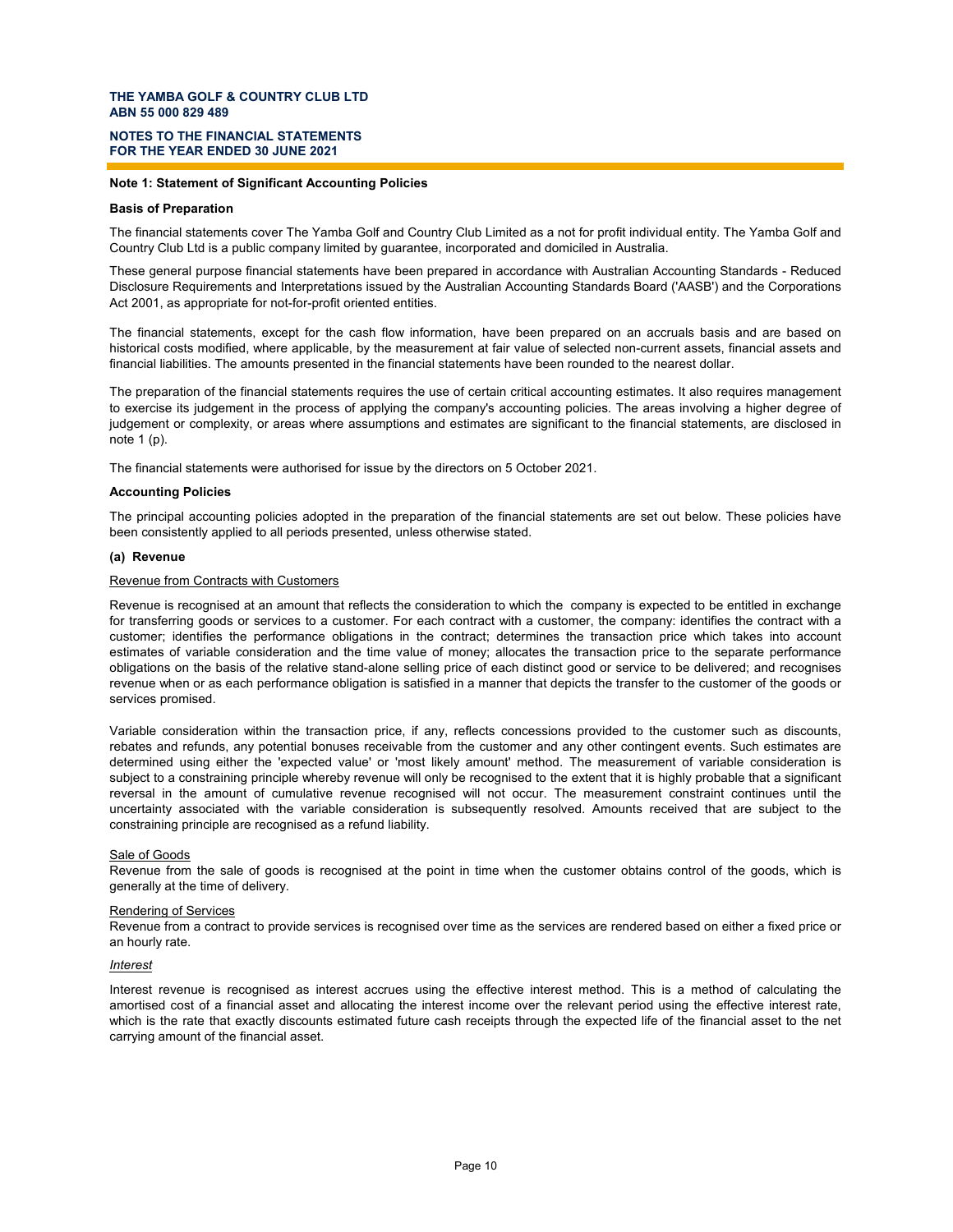## **NOTES TO THE FINANCIAL STATEMENTS FOR THE YEAR ENDED 30 JUNE 2021**

#### Volunteer services

The company has elected to recognise volunteer services for construction of cart paths as contributions received. As such, any related consumption or capitalisation of such resources are also recognised.

#### *Other revenue*

Other revenue is recognised when it is received or when the right to receive payment is established.

All revenue is stated net of the amount of goods and services tax (GST).

## **(b) Income Tax**

The directors consider that the company is exempt from income tax under section 50-45 of the Income Tax Assessment Act 1997.

## **(c) Current and non-current classification**

Assets and liabilities are presented in the statement of financial position based on current and non-current classification.

An asset is classified as current when: it is either expected to be realised or intended to be sold or consumed in normal operating cycle; it is held primarily for the purpose of trading; it is expected to be realised within 12 months after the reporting period; or the asset is cash or cash equivalent unless restricted from being exchange or used to settle a liability for at least 12 months after the reporting period. All other assets are classified as non-current.

A liability is classified as current when: it is either expected to be settled in normal operating cycle; it is held primarily for the purpose of trading; it is due to be settled with 12 months after the reporting period; or there is no unconditional right to defer the settlement of the liability for at least 12 months after the reporting period. All other liabilities are classified as non-current.

## **(d) Cash and Cash Equivalents**

Cash and cash equivalents includes cash on hand, deposits held at call with financial institutions, other short-term, highly liquid investments with original maturities of three months or less that are readily convertible to known amounts of cash and which are subject to an insignificant risk of changes in value. For the statement of cash flows presentation purposes, cash and cash equivalents also includes bank overdrafts, which are shown within borrowings in current liabilities on the statement of financial position.

## **(e) Property, Plant and Equipment**

Property, Plant and equipment is stated at historical cost less accumulated depreciation and impairment. Historical cost includes expenditure that is directly attributable to the acquisition of the items.

Depreciation is calculated on a straight-line basis to write off the net cost of each item of property, plant and equipment (excluding land) over their expected useful lives as follows:

| Class of Fixed Asset                               | Depreciation Rate |
|----------------------------------------------------|-------------------|
| <b>Buildings and Improvements</b>                  | $2.5 - 10\%$      |
| Plant and equipment                                | $7.5 - 22.5%$     |
| Poker machine equipment                            | 36%               |
| Course improvements, greens and irrigation systems | 4-20%             |

The residual values, useful lives and depreciation methods are reviewed, and adjusted if appropriate, at each reporting date.

An item of property, plant and equipment is derecognised upon disposal or when there is no future economic benefit to the company. Gains and losses between the carrying amount and the disposal proceeds are taken to profit or loss.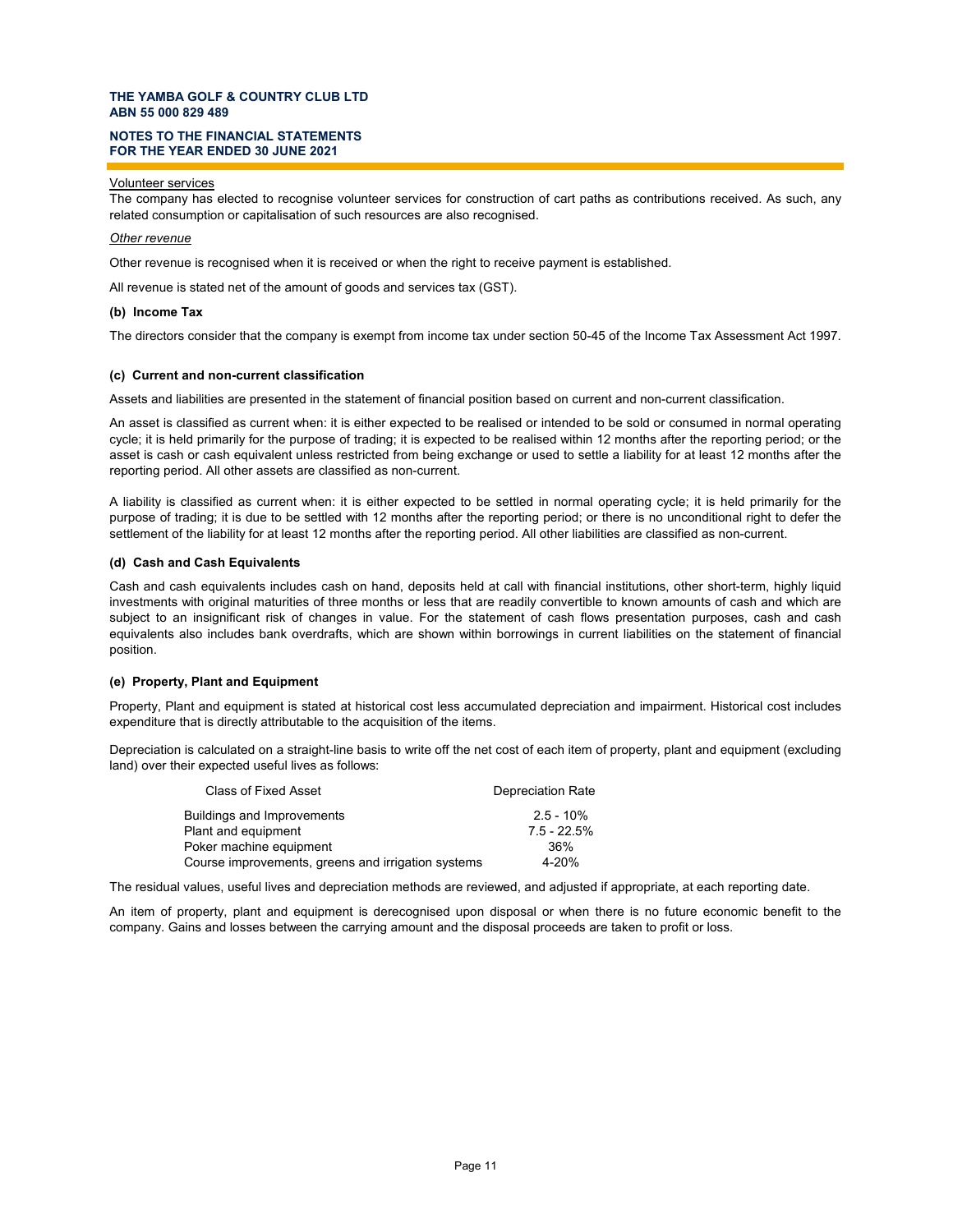## **NOTES TO THE FINANCIAL STATEMENTS FOR THE YEAR ENDED 30 JUNE 2021**

#### **(f) Right-of-use Assets**

A right-of-use asset is recognised at the commencement date of a lease. The right-of-use asset is measured at cost, which comprises the initial amount of the lease liability, adjusted for, as applicable, any lease payments made at or before the commencement date net of any lease incentives received, any initial direct costs incurred, and, except where included in the cost of inventories, an estimate of costs expected to be incurred for dismantling and removing the underlying asset, and restoring the site or asset.

Right-of-use assets are depreciated on a straight-line basis over the unexpired period of the lease or the estimated useful life of the asset, whichever is the shorter. Where the company expects to obtain ownership of the leased asset at the end of the lease term, the depreciation is over its estimated useful life. Right-of use assets are subject to impairment or adjusted for any remeasurement of lease liabilities.

The company has elected not to recognise a right-of-use asset and corresponding lease liability for short-term leases with terms of 12 months or less and leases of low-value assets. Lease payments on these assets are expensed to profit or loss as incurred.

## **(g) Intangibles**

## **Poker Machine Entitlements**

The poker machine entitlements shown in the accounts represent licences purchased by the club. The company holds other poker machine entitlements that have a market value. If the company were to be wound up or the number of entitlements were in excess of requirements then the poker machine entitlements would be able to be sold at the prevailing market price. Poker machine entitlements are intangible assets classified with an indefinite life. The intangible asset is subject to annual impairment testing to the higher of fair value less related costs to sell and value in use.

#### **(h) Impairment of Non-Financial Assets**

At the end of each reporting period, the company assesses whether there is any indication that an asset may be impaired. The assessment will include considering external sources of information and internal sources of information. If such an indication exists, an impairment test is carried out on the asset by comparing the recoverable amount of the asset, being the higher of the asset's fair value less costs to sell and value in use to the asset's carrying value. Any excess of the asset's carrying value of its recoverable amount is expensed to the statement of profit or loss and other comprehensive income.

Where it is not possible to estimate the recoverable amount of an individual asset, the company estimates the receivable amount of the cash-generating unit to which the asset belongs.

#### **(i) Trade and Other Payables**

Trade and other payables represent the liability outstanding at the end of the reporting period for goods and services received by the company during the reporting period, which remain unpaid. The balance is recognised as a current liability with the amounts normally paid within 30 days of recognition of the liability.

## **(j) Contract Liabilities**

Contract liabilities represent the company's obligation to transfer goods or services to a customer and are recognised when a customer pays consideration, or when the company recognises a receivable to reflect its unconditional right to consideration (whichever is earlier) before the company has transferred the goods or services to the customer.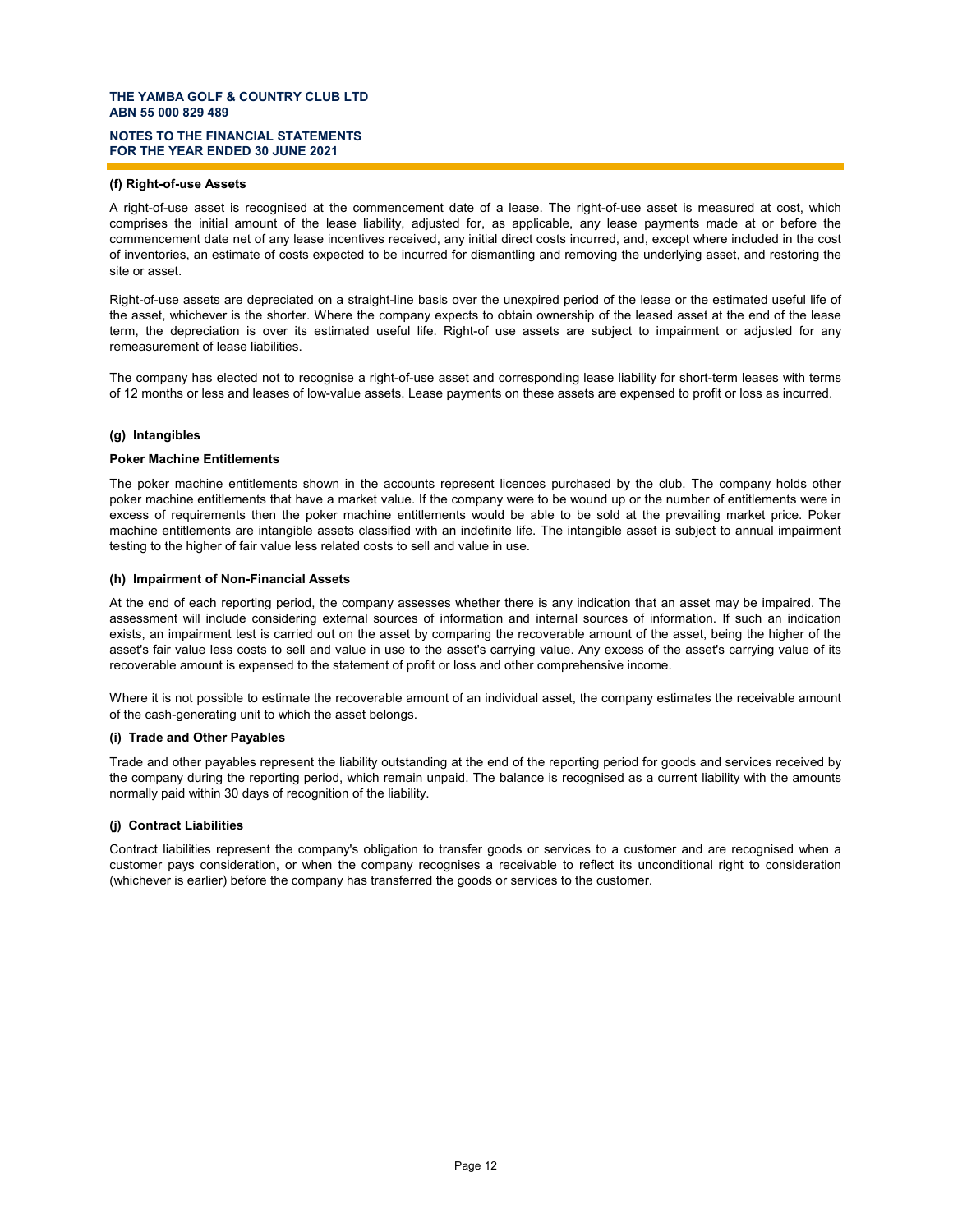## **NOTES TO THE FINANCIAL STATEMENTS FOR THE YEAR ENDED 30 JUNE 2021**

## **(k) Lease Liabilities**

A lease liability is recognised at the commencement date of a lease. The lease liability is initially recognised at the present value of the lease payments to be made over the term of the lease, discounted using the interest rate implicit in the lease or, if that rate cannot be readily determined, the company's incremental borrowing rate. Lease payments comprise of fixed payments less any lease incentives receivable, variable lease payments that depend on an index or a rate, amounts expected to be paid under residual value guarantees, exercise price of a purchase option or extension option when the exercise of the option is reasonably certain to occur, and any anticipated termination penalties. The variable lease payments that do not depend on an index or a rate are expensed in the period in which they are incurred.

Lease liabilities are measured at amortised cost using the effective interest method. The carrying amounts are remeasured if there is a change in the following: future lease payments arising from a change in an index or a rate used; residual guarantee; lease term; certainty of an extension or purchase option and termination penalties. When a lease liability is remeasured, an adjustment is made to the corresponding right-of use asset, or to profit or loss if the carrying amount of the right-of-use asset is fully written down.

#### **(l) Borrowings**

Loans and borrowings are initially recognised at the fair value of the consideration received, net of transaction costs. They are subsequently measured at amortised cost using the effective interest rate method.

# **(m) Employee Benefits**

#### Short-term employee benefits

Liabilities for wages and salaries, including non-monetary benefits, annual leave and long service leave expected to be settled wholly within 12 months of the reporting date are measured at the amounts expected to be paid when the liabilities are settled.

#### Other long-term employee benefits

The liability for annual leave and long service leave not expected to be settled within 12 months of the reporting date are measured at the present value of expected future payments to be made in respect of services provided by employees up to the reporting date using the projected unit credit method. Consideration is given to expected future wage and salary levels, experience of employee departures and periods of service. Expected future payments are discounted using market yields at the reporting date on corporate bonds with terms to maturity and currency that match, as closely as possible, the estimated future cash outflows.

#### **(n) Goods and Services Tax**

Revenues, expenses and assets are recognised net of the amount of GST, except where the amount of GST incurred is not recoverable from the Australian Tax Office. In these circumstances the GST is recognised as part of the cost of acquisition of the asset or as part of an item of the expense. Receivables and payables in the statement of financial position are shown inclusive of GST.

Cash flows are presented in the statement of cash flows on a gross basis, except for the GST component of investing and financing activities, which are disclosed as operating cash flows.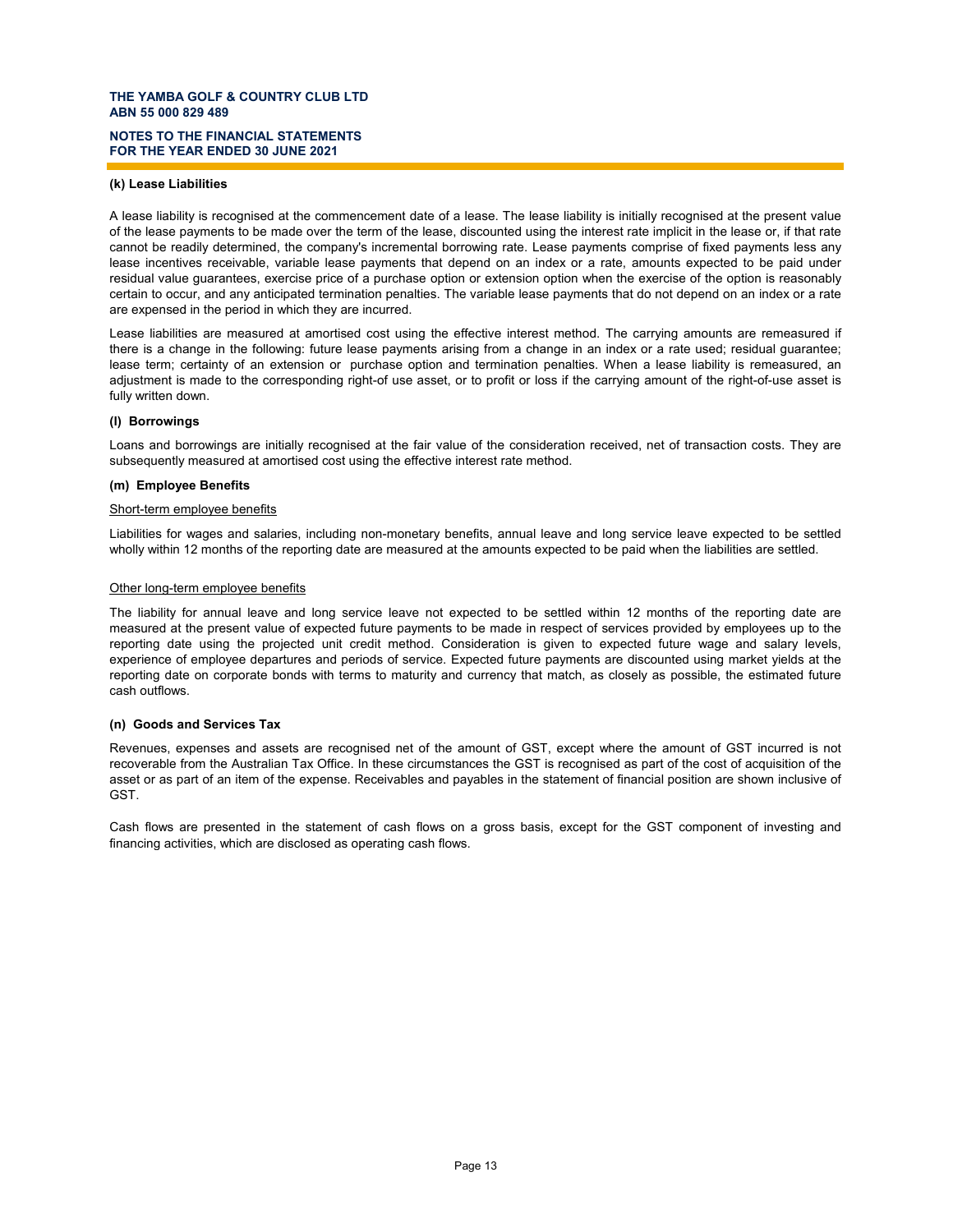## **NOTES TO THE FINANCIAL STATEMENTS FOR THE YEAR ENDED 30 JUNE 2021**

## **(o) Going Concern**

The financial statements have been prepared on a going concern basis, which assumes that the company will be able to continue their trading activities. The company has recognised a profit after income tax of \$737,609 and positive net operating cash flows of \$1,485,038 for the period ended 30 June 2021 and as at that date, current liabilities exceed current assets by \$444,273.

The company is in a net current liability position partly due to the level of current employee benefits owing and memberships received in advance at 30 June 2021. The company does not expect that the full amount of employee benefits would be required to be repaid within a 12 month period, unless the company was to wind up operations of which the directors currently have no intention. In addition, memberships received in advance do not represent an amount owing by the Club, but instead revenue to be recognised over time.

The Company's ability to continue as a going concern is dependent on a number of factors including the ability of the company to perform in line with budgets and cash flow projections. The Company is currently reviewing their operations to determine any possible cost efficiencies and alternative trading operations.

In addition, the company has a pre-approved unused bank facilities at 30 June 2021 totalling \$528,000, allowing for ready access to short terms funds if considered necessary by the directors and management. This facility expires in 2024.

In the unlikely event that the above results in a negative outcome, then the going concern basis may not be appropriate. No allowance for such circumstances has been made in the financial report.

## **(p) Critical accounting judgements, estimates and assumptions**

The preparation of the financial statements requires management to make judgements, estimates and assumptions that affect the reported amounts in the financial statements. Management continually evaluates its judgements and estimates in relation to assets, liabilities, contingent liabilities, revenue and expenses. Management bases its judgements, estimates and assumptions on historical experience and on other various factors, including expectations of future events, management believes to be reasonable under the circumstances. The resulting accounting judgements and estimates will seldom equal the related actual results. The judgements, estimates and assumptions that have a significant risk of causing a material adjustment to the carrying amounts of assets and liabilities (refer to the respective notes) within the next financial year are discussed below.

#### Key Judgement - Revenue from contracts with customers

When recognising revenue in relation to the sale of goods to customers, the key performance obligation of the consolidated company is considered to be the point of delivery of the goods to the customer, as this is deemed to be the time that the customer obtains control of the promised goods and therefore the benefits of unimpeded access.

#### Key Judgement - Determination of variable consideration

Judgement is exercised in estimating variable consideration which is determined having regard to past experience with respect to the goods returned to the consolidated company where the customer maintains a right of return pursuant to the customer contract or where goods or services have a variable component. Revenue will only be recognised to the extent that it is highly probable that a significant reversal in the amount of cumulative revenue recognised under the contract will not occur when the uncertainty associated with the variable consideration is subsequently resolved.

# Key Judgement - Allowance for expected credit losses

The allowance for expected credit losses assessment requires a degree of estimation and judgement. It is based on the lifetime expected credit loss, grouped based on days overdue, and makes assumptions to allocate an overall expected credit loss rate for each group. These assumptions include recent sales experience and historical collection rates.

## Estimation of useful lives of assets

The company determines the estimated useful lives and related depreciation and amortisation charges for its property, plant and equipment and finite life intangible assets. The useful lives could change significantly as a result of technical innovations or some other event. The depreciation and amortisation charge will increase where the useful lives are less than previously estimated lives, or technically obsolete or non-strategic assets that have been abandoned or sold will be written off or written down.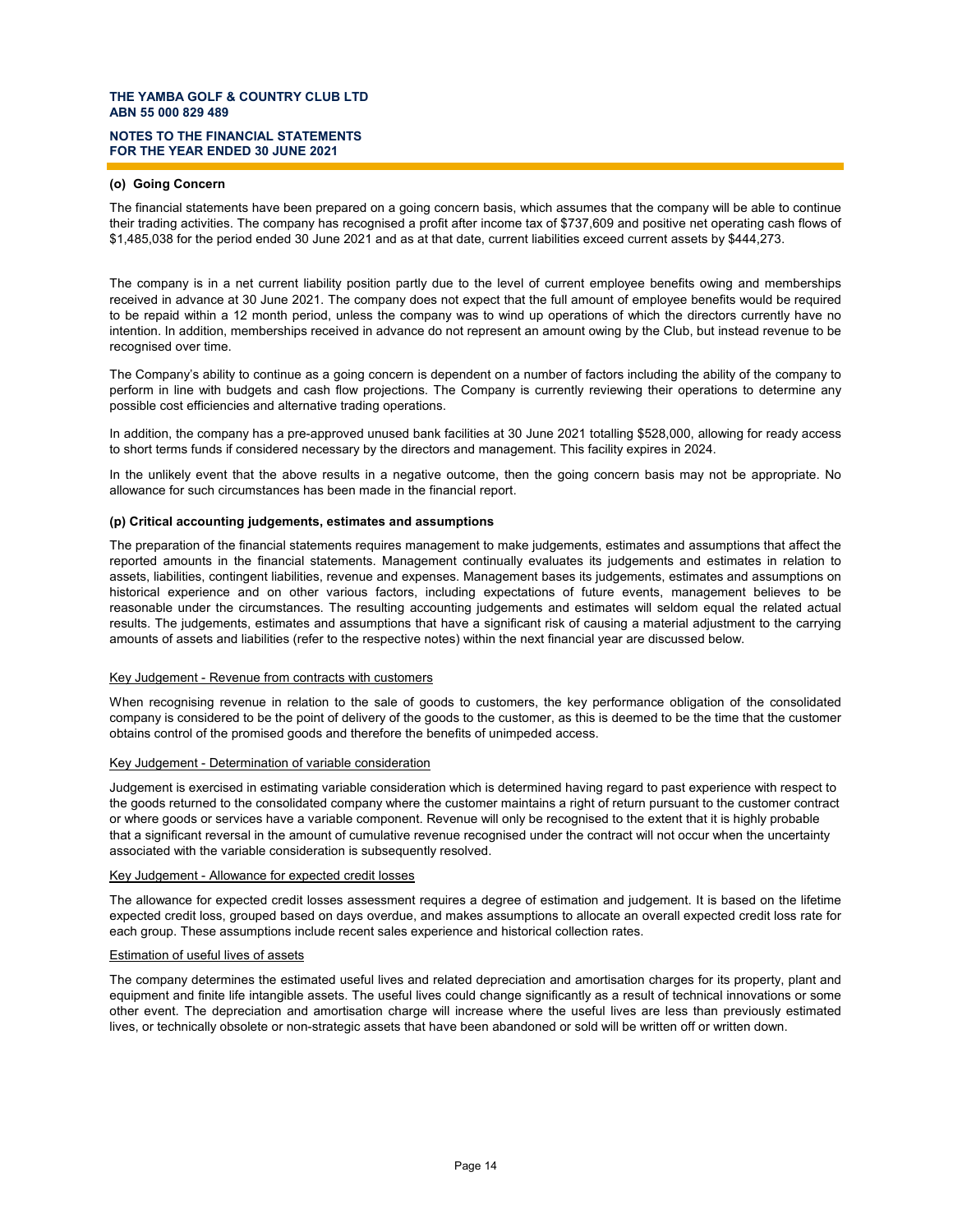## **NOTES TO THE FINANCIAL STATEMENTS FOR THE YEAR ENDED 30 JUNE 2021**

#### Impairment of non-financial assets other than goodwill and other indefinite life intangible assets

The company assesses impairment of non-financial assets other than goodwill and other indefinite life intangible assets at each reporting date by evaluating conditions specific to the company and to the particular asset that may lead to impairment. If an impairment trigger exists, the recoverable amount of the asset is determined. This involves fair value less costs of disposal or value-in-use calculations, which incorporate a number of key estimates and assumptions.

#### Lease Term

The lease term is a significant component in the measurement of both the right-of-use asset and lease liability. Judgement is exercised in determining whether there is reasonable certainty that an option to extend the lease or purchase the underlying asset will be exercised, or an option to terminate the lease will not be exercised, when ascertaining the periods to be included in the lease term. In determining the lease term, all facts and circumstances that create an economical incentive to exercise an extension option, or not to exercise a termination option, are considered at the lease commencement date. Factors considered may include the importance of the asset to the company's operations; comparison of terms and conditions to prevailing market rates; incurrence of significant penalties; existence of significant leasehold improvements; and the costs and disruption to replace the asset. The company reassesses whether it is reasonably certain to exercise an extension option, or not exercise a termination option, if there is a significant event or significant change in circumstances.

#### Incremental Borrowing Rate

Where the interest rate implicit in a lease cannot be readily determined, an incremental borrowing rate is estimated to discount future lease payments to measure the present value of the lease liability at the lease commencement date. Such a rate is based on what the company estimates it would have to pay a third party to borrow the funds necessary to obtain an asset of a similar value to the right-of-use asset, with similar terms, security and economic environment.

#### Employee Benefits Provision

As discussed in note 1 (m), the liability for employee benefits expected to be settled more than 12 months from the reporting date are recognised and measured at the present value of the estimated future cash flows to be made in respect of all employees at the reporting date. In determining the present value of the liability, estimates of attrition rates and pay increases through promotion and inflation have been taken into account.

## **(q) Changes in accounting policy, disclosures, standards and interpretations**

## New and amended standards and interpretations

The company has adopted all of the new or amended Accounting Standards and Interpretations issued by the Australian Accounting Standards Board ('AASB') that are mandatory for the current reporting period.

Any new or amended Accounting Standards or Interpretations that are not yet mandatory have not been early adopted.

The adoption of these Accounting Standards and Interpretations did not have any significant impact on the financial performance or position of the company.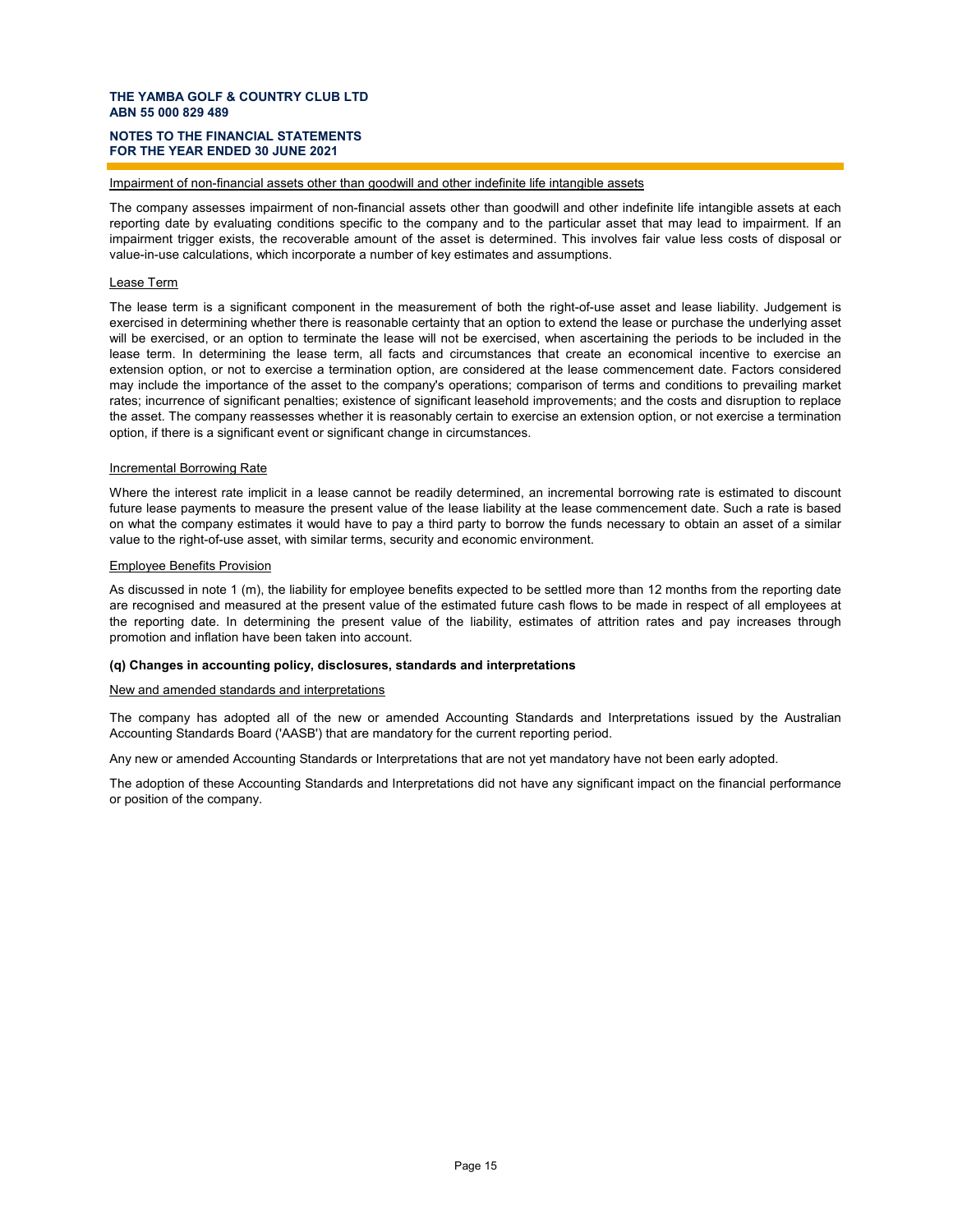#### **NOTES TO THE FINANCIAL STATEMENTS FOR THE YEAR ENDED 30 JUNE 2021**

|                                                                                                                                                                                                       | 2021<br>S                                                                                                           | 2020<br>\$                                                                                                         |
|-------------------------------------------------------------------------------------------------------------------------------------------------------------------------------------------------------|---------------------------------------------------------------------------------------------------------------------|--------------------------------------------------------------------------------------------------------------------|
| Note 2: Revenue                                                                                                                                                                                       |                                                                                                                     |                                                                                                                    |
| Revenue from contracts with customers                                                                                                                                                                 |                                                                                                                     |                                                                                                                    |
| Sale of goods<br>Bar<br>Catering<br>Bingo/raffles<br>Events<br>Hiring charges<br>Members subscriptions<br>Poker machine revenue<br>Gaming tax rebate<br>Commissions<br>Sporting<br>Sponsorship Income | 1,220,642<br>696,405<br>45,944<br>5,109<br>104,203<br>280,330<br>1,258,761<br>17,180<br>66,336<br>712,100<br>14,389 | 1,083,832<br>837,294<br>70,545<br>20,465<br>102,495<br>267,172<br>997,617<br>17,180<br>62,572<br>620,484<br>27,231 |
| Other                                                                                                                                                                                                 | 4,000                                                                                                               | 2,500                                                                                                              |
| Total revenue from contracts with customers                                                                                                                                                           | 4,425,399                                                                                                           | 4,109,387                                                                                                          |
| Other revenue                                                                                                                                                                                         |                                                                                                                     |                                                                                                                    |
| Contributions - cart path<br>Irrigation grant<br>Sundry income<br>Interest received from other persons                                                                                                | 41,747<br>17,102<br>12,014<br>90                                                                                    | 144,215<br>14,157                                                                                                  |
| Total other revenue                                                                                                                                                                                   | 70,953                                                                                                              | 158,372                                                                                                            |
| <b>Total revenue</b>                                                                                                                                                                                  | 4,496,352                                                                                                           | 4,267,759                                                                                                          |
| The disaggregation of revenue from contracts with customers is as follows:<br>Timing of revenue recognition                                                                                           | 3,938,961                                                                                                           | 3,630,237                                                                                                          |
| Goods transferred at a point in time<br>Service transferred over time                                                                                                                                 | 486,438                                                                                                             | 479,150                                                                                                            |
|                                                                                                                                                                                                       | 4,425,399                                                                                                           | 4,109,387                                                                                                          |
| Note 3: Other Income                                                                                                                                                                                  |                                                                                                                     |                                                                                                                    |
| Profit/(Loss) on sale of fixed assets<br>Cash flow boost<br>Job keeper                                                                                                                                | 34,676<br>37,500<br>284,250                                                                                         | (10, 136)<br>62,500<br>306,114                                                                                     |
| Total other income                                                                                                                                                                                    | 356,426                                                                                                             | 358,478                                                                                                            |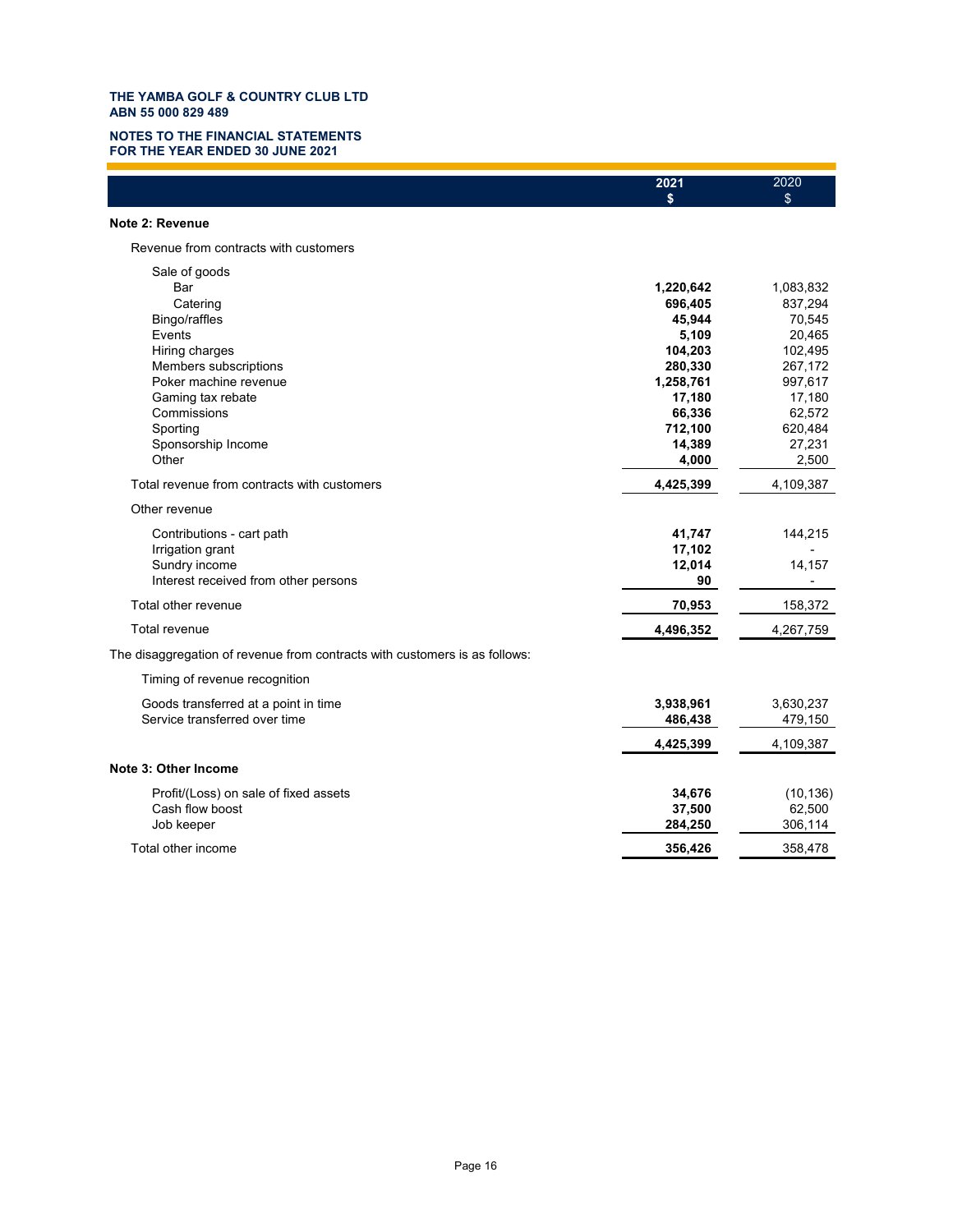#### **NOTES TO THE FINANCIAL STATEMENTS FOR THE YEAR ENDED 30 JUNE 2021**

|                                                                    | 2021      | 2020      |
|--------------------------------------------------------------------|-----------|-----------|
|                                                                    | \$        | \$        |
| <b>Note 4: Expenses</b>                                            |           |           |
| Profit before income tax includes the following specific expenses: |           |           |
| Cost of goods sold                                                 | 879,410   | 937,724   |
| Depreciation                                                       |           |           |
| Property plant & equipment                                         | 409,638   | 416,307   |
| Right-of-use assets                                                | 49,297    | 72,261    |
| <b>Fntertainment</b>                                               | 39,580    | 62,533    |
| Finance costs                                                      |           |           |
| Interest and finance charges paid/payable on borrowings            |           |           |
| Interest and finance charges paid/payable on lease liabilities     |           |           |
| Members amenities                                                  | 60,683    | 105,766   |
| Poker machine duty                                                 | 110,957   | 30,046    |
| Provision for employee entitlements                                | 24,297    | (62, 608) |
| Operating lease charges                                            |           |           |
| Short-term lease payments                                          | 48,875    | 96,803    |
| Repairs and maintenance                                            | 145,345   | 170,129   |
| Salaries and wages                                                 | 1,434,690 | 1,634,850 |
| Superannuation                                                     | 139,804   | 132,467   |
| <b>Note 5: Cash and Cash Equivalents</b>                           |           |           |
| Cash on hand                                                       | 81,260    | 63,432    |
| Cash at bank                                                       | 451,789   | 106,226   |
|                                                                    | 533,049   | 169,658   |

A floating charge over cash and cash equivalents has been provided for certain debt. Refer to Note 15 for further detail.

*Reconciliation to cash and cash equivalents at the end of the financial year*

The above figures are reconciled to cash and cash equivalents at the end of the financial year as shown in the statement of cash flows as follows:

| Balances as above                      | 533,049 | 169,658 |
|----------------------------------------|---------|---------|
| Balance as per statement of cash flows | 533,049 | 169,658 |
| Note 6: Trade and Other Receivables    |         |         |
| <b>CURRENT</b>                         |         |         |
| Trade receivables                      | 3,368   | 24,996  |
|                                        | 3,368   | 24,996  |
| Other receivables                      | 3,369   | 3,905   |
|                                        | 6,737   | 28,901  |
| Note 7: Inventories                    |         |         |
| Stock on Hand, at cost:                |         |         |
| Bar                                    | 27,372  | 14,372  |
| Restaurant                             | 14,333  | 9,919   |
| Greens shed & workshop stores          | 31,052  | 30,312  |
| Other                                  | 1,997   | 2,052   |
|                                        | 74,754  | 56,655  |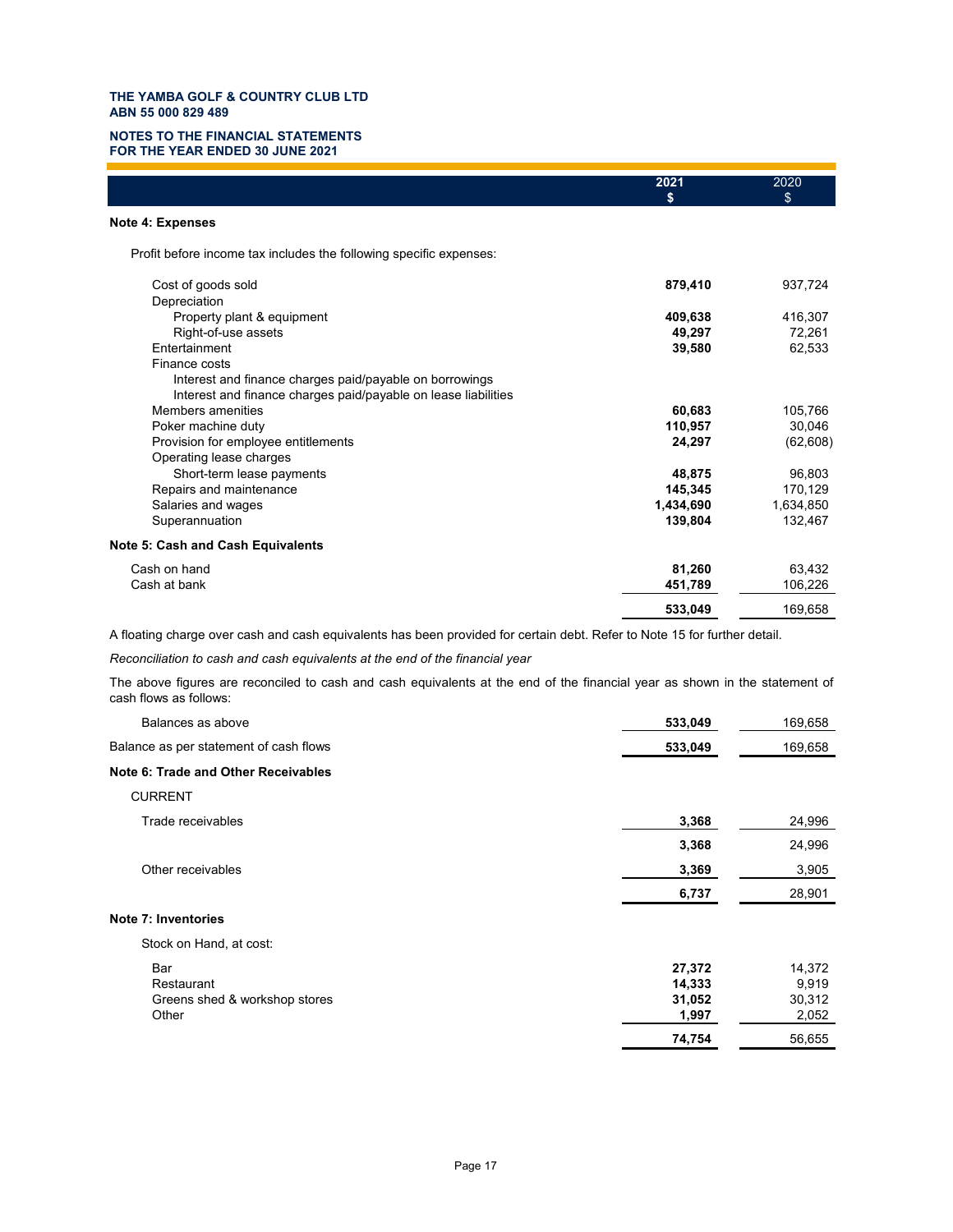#### **NOTES TO THE FINANCIAL STATEMENTS FOR THE YEAR ENDED 30 JUNE 2021**

|                                                                                                                                                                                                    | 2021                       | 2020                       |
|----------------------------------------------------------------------------------------------------------------------------------------------------------------------------------------------------|----------------------------|----------------------------|
|                                                                                                                                                                                                    |                            | \$                         |
| Note 8: Investments and other financial assets                                                                                                                                                     |                            |                            |
| <b>CURRENT</b>                                                                                                                                                                                     |                            |                            |
| Financial assets at fair value through profit or loss                                                                                                                                              |                            |                            |
| - shares in other corporations, at cost                                                                                                                                                            | 750                        | 750                        |
|                                                                                                                                                                                                    | 750                        | 750                        |
| Financial assets through profit or loss comprise investments in the ordinary issued capital of various entities. There are no fixed<br>returns from fixed maturity dates attached to these assets. |                            |                            |
| <b>Note 9: Other Assets</b>                                                                                                                                                                        |                            |                            |
| Accrued income<br>Prepayments                                                                                                                                                                      | 5,358<br>37,882            | 122,674<br>32,141          |
|                                                                                                                                                                                                    | 43,240                     | 154,815                    |
| Note 10: Property, Plant & Equipment                                                                                                                                                               |                            |                            |
| Land and Buildings (at cost)                                                                                                                                                                       |                            |                            |
| Freehold land                                                                                                                                                                                      | 143,438                    | 143,438                    |
| <b>Buildings</b><br>Less: Accumulated depreciation                                                                                                                                                 | 3,586,903<br>(1,696,920)   | 3,367,232<br>(1,585,521)   |
|                                                                                                                                                                                                    | 1,889,983                  | 1,781,711                  |
| Course improvements, greens and irrigation system<br>Less: Accumulated depreciation                                                                                                                | 1,931,464<br>(1, 240, 951) | 1,879,714<br>(1, 181, 635) |
|                                                                                                                                                                                                    | 690,513                    | 698,079                    |
| <b>Total Land and Buildings</b>                                                                                                                                                                    | 2,723,934                  | 2,623,228                  |
| Plant and Equipment (at cost)                                                                                                                                                                      |                            |                            |
| Motor vehicles<br>Less: Accumulated depreciation                                                                                                                                                   | 126,349<br>(12, 228)       | 120,822<br>(87,092)        |
|                                                                                                                                                                                                    | 114,121                    | 33,730                     |
| Plant and equipment<br>Less: Accumulated depreciation                                                                                                                                              | 1,986,550<br>(1,605,549)   | 1,969,476<br>(1,627,312)   |
|                                                                                                                                                                                                    | 381,001                    | 342,164                    |
| Gaming machines<br>Less: Accumulated depreciation                                                                                                                                                  | 1,538,867<br>(1,021,836)   | 2,451,137<br>(2,038,439)   |
|                                                                                                                                                                                                    | 517,031                    | 412,698                    |
| <b>Total Plant and Equipment</b>                                                                                                                                                                   | 1,012,153                  | 788,592                    |
| <b>Assets Under Construction</b>                                                                                                                                                                   | 69,939                     | 115,452                    |
| Total Property, Plant and Equipment                                                                                                                                                                | 3.806.026                  | 3,527,272                  |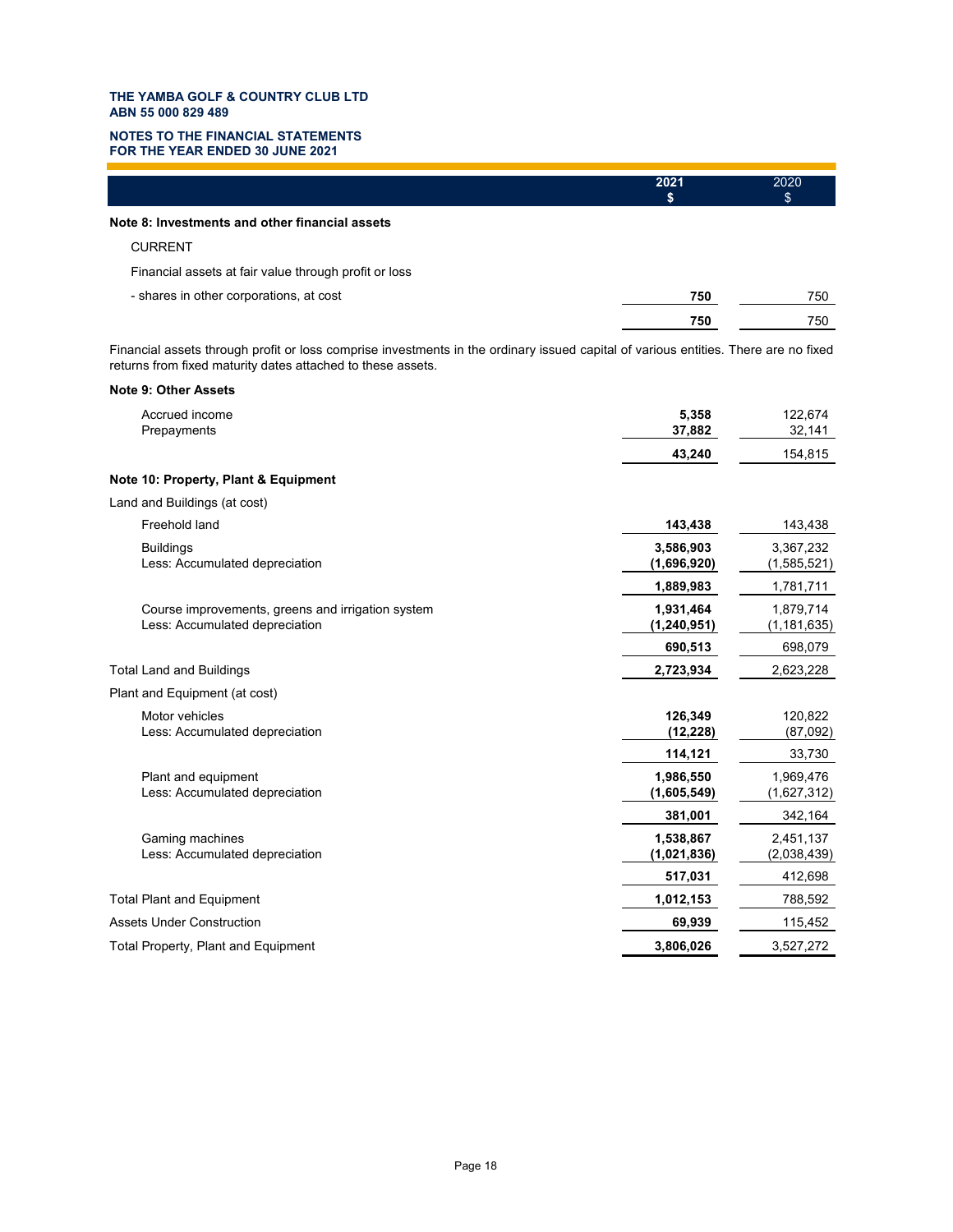## **NOTES TO THE FINANCIAL STATEMENTS FOR THE YEAR ENDED 30 JUNE 2021**

|                                                                                                                     | 2021<br>S                                   | 2020<br>\$                                                 |
|---------------------------------------------------------------------------------------------------------------------|---------------------------------------------|------------------------------------------------------------|
| (a) Movements in carrying amounts                                                                                   |                                             |                                                            |
|                                                                                                                     | Land and<br><b>Buildings</b><br>\$          | Plant and<br>Equipment<br>\$                               |
| Balance at the beginning of the period<br>Additions<br>Disposals<br><b>Transfers</b><br>Depreciation expense        | 2,623,228<br>91,227<br>166,768<br>(157,289) | 788,592<br>608,556<br>(136, 231)<br>3,585<br>(252,349)     |
| Carrying amount at the end of the period                                                                            | 2,723,934                                   | 1,012,153                                                  |
|                                                                                                                     | <b>Assets Under</b><br>Construction<br>S    | <b>Total</b><br>\$                                         |
| Balance at the beginning of the period<br>Additions<br><b>Disposals</b><br><b>Transfers</b><br>Depreciation expense | 115,452<br>69,939<br>(115, 452)             | 3,527,272<br>769,722<br>(136, 231)<br>54,901<br>(409, 638) |
| Carrying amount at the end of the period                                                                            | 69,939                                      | 3,806,026                                                  |

(b) There is a registered mortgage over all properties owned by the company as well as a registered equitable mortgage over the assets of the club including working capital.

(c) No impairment has been recognised in respect of plant and equipment.

# **Note 11: Right-of-Use Assets**

| Land and Buildings                                    |                      |                      |
|-------------------------------------------------------|----------------------|----------------------|
| <b>Buildings</b><br>Less: Accumulated depreciation    |                      | 180.196              |
| <b>Total Land and Buildings</b>                       |                      | 180,196              |
| <b>Plant and Equipment</b>                            |                      |                      |
| Plant and equipment<br>Less: Accumulated depreciation | 414.178<br>(37, 451) | 207.173<br>(51, 406) |
| <b>Total Plant and Equipment</b>                      | 376,727              | 155,767              |
| <b>Assets Under Construction</b>                      | ٠                    |                      |
| Total Right-of-Use Assets                             | 376,727              | 335,963              |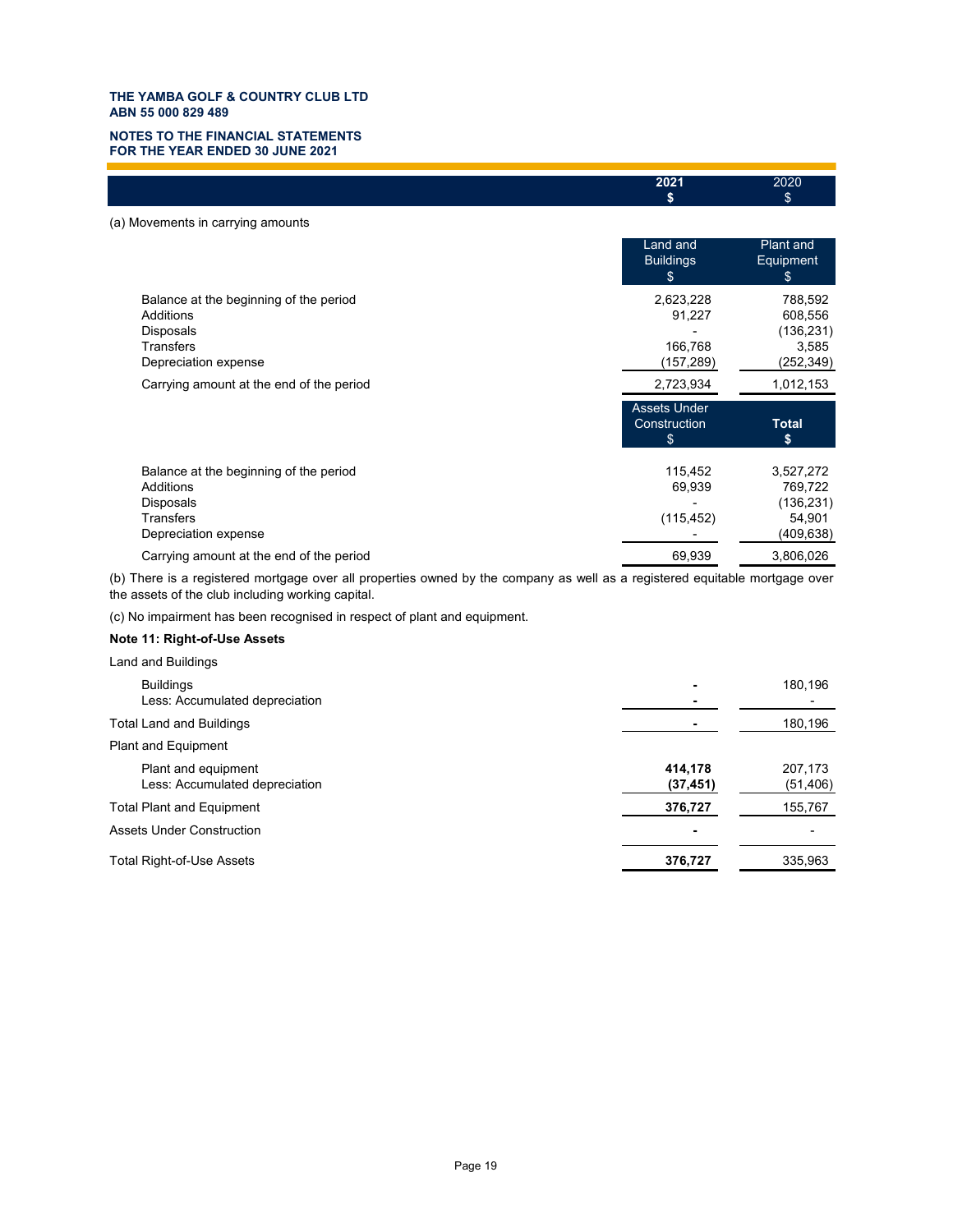#### **NOTES TO THE FINANCIAL STATEMENTS FOR THE YEAR ENDED 30 JUNE 2021**

| גרמנ | 2020 |
|------|------|
|      |      |
|      |      |
|      |      |
|      |      |
|      |      |

(a) Movements in carrying amounts

|                                                   | <b>Buildings</b><br>\$              | Plant and<br>Equipment | Total<br>\$        |
|---------------------------------------------------|-------------------------------------|------------------------|--------------------|
| Balance at the beginning of the year<br>Additions | 180.196<br>$\overline{\phantom{0}}$ | 155.767<br>260,414     | 335,963<br>260,414 |
| <b>Disposals</b>                                  | -                                   |                        |                    |
| Depreciation expense                              | (13, 428)                           | (35, 869)              | (49, 297)          |
| Transfer to PPE                                   | (166,768)                           | (3,585)                | (170,353)          |
| Carrying amount at the end of the year            |                                     | 376.727                | 376.727            |

(b) The Company depreciates the right-of-use assets on a straight-line basis from the lease commencement date to the earlier of the end of the useful life of the right-of-use asset or the end of the lease term. Where the company expects to obtain ownership of the leased asset at the end of the lease term, the depreciation is over its estimated useful life

(c) The Company also assesses the right-of-use asset for impairment when such indicators exist. No impairment has been recognised in respect of right-of-use assets.

## **Note 12: Intangible Assets**

| Poker machine entitlements (at cost) | 588.000 | 588,000 |
|--------------------------------------|---------|---------|
|                                      | 588.000 | 588,000 |

# **Poker Machine Entitlements**

Poker machine entitlements are assessed as having an indefinite useful life. The measurement and recognition criteria is outlined in Note 1 to the financial statements.

Poker machine entitlements have been impairment tested using calculations of the higher of fair value, less costs to realise, and value in use. The directors believe that the carrying amount of poker machine entitlements are not impaired and annual impairment testing will be conducted at 30 June 2022.

# **Note 13: Trade and Other Payables**

**CURRENT** 

| <b>UUINNLINI</b>                                       |                    |                   |
|--------------------------------------------------------|--------------------|-------------------|
| Unsecured liabilities:                                 |                    |                   |
| Trade payables<br>Sundry payables and accrued expenses | 221,934<br>154,549 | 74,396<br>262,850 |
|                                                        | 376,483            | 337,246           |
| <b>NON CURRENT</b>                                     |                    |                   |
| Unsecured liabilities:                                 |                    |                   |
| Trade payables                                         | 2,042              | 21,053            |
|                                                        | 2,042              | 21,053            |
|                                                        |                    |                   |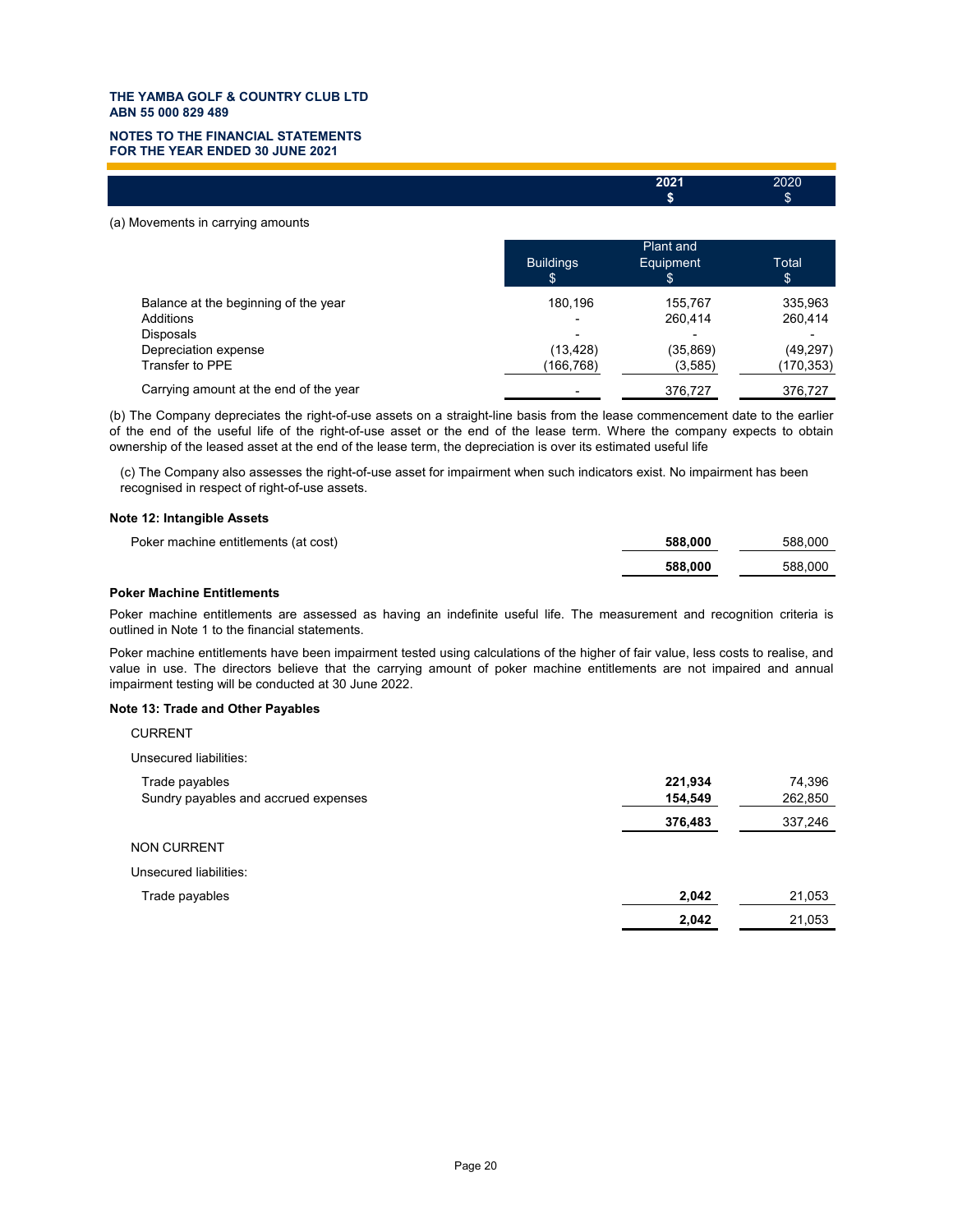#### **NOTES TO THE FINANCIAL STATEMENTS FOR THE YEAR ENDED 30 JUNE 2021**

|                                          | 2021<br>\$ | 2020<br>\$ |
|------------------------------------------|------------|------------|
| Note 14: Lease liabilities               |            |            |
| <b>CURRENT</b>                           |            |            |
| Lease liability                          | 114,528    | 83,514     |
| <b>Total Current Lease liability</b>     | 114,528    | 83,514     |
| NON-CURRENT                              |            |            |
| Lease liability                          | 263,741    | 243,233    |
| <b>Total Non-Current Lease liability</b> | 263,741    | 243,233    |
| <b>Total Lease liability</b>             | 378,269    | 326,747    |

The company has several leases for various equipment for terms of 3 to 5 years, the club retains ownership of these assets at the end of the lease term. These leases do not contain options for renewal.

The company also has certain leases of equipment with lease terms of 12 months or less. The company applies the 'short-term lease' recognition exemptions for these leases.

## **Note 15: Borrowings**

| <b>CURRENT</b>                                                          |                  |                  |
|-------------------------------------------------------------------------|------------------|------------------|
| Secured liabilities:                                                    |                  |                  |
| <b>Bills payable</b>                                                    |                  | 50,171           |
| <b>Total Current Borrowings</b>                                         |                  | 50,171           |
| NON-CURRENT                                                             |                  |                  |
| Secured liabilities:                                                    |                  |                  |
| <b>Bills payable</b>                                                    |                  | 420,968          |
| <b>Total Non-Current Borrowings</b>                                     |                  | 420,968          |
| <b>Total Borrowings</b>                                                 |                  | 471,139          |
| (a) Total current and non-current liabilities:                          |                  |                  |
| Bills payable                                                           |                  | 471,139          |
|                                                                         |                  | 471,139          |
| (b) The unused portion of approved finance facilities are:              |                  |                  |
| Credit card<br><b>Bills payable</b>                                     | 3,428<br>528,000 | 3,961<br>440,000 |
| Hire purchase                                                           | 385,924          | 463,972          |
|                                                                         | 917,352          | 907,933          |
| (c) The carrying amounts of non-current assets pledged as security are: |                  |                  |
| First mortgage over freehold land and buildings                         | 2,723,934        | 2,623,228        |
| Mortgage debenture as a fixed and floating charge over company assets   | 615,290          | 255,964          |
|                                                                         | 3,339,224        | 2,879,192        |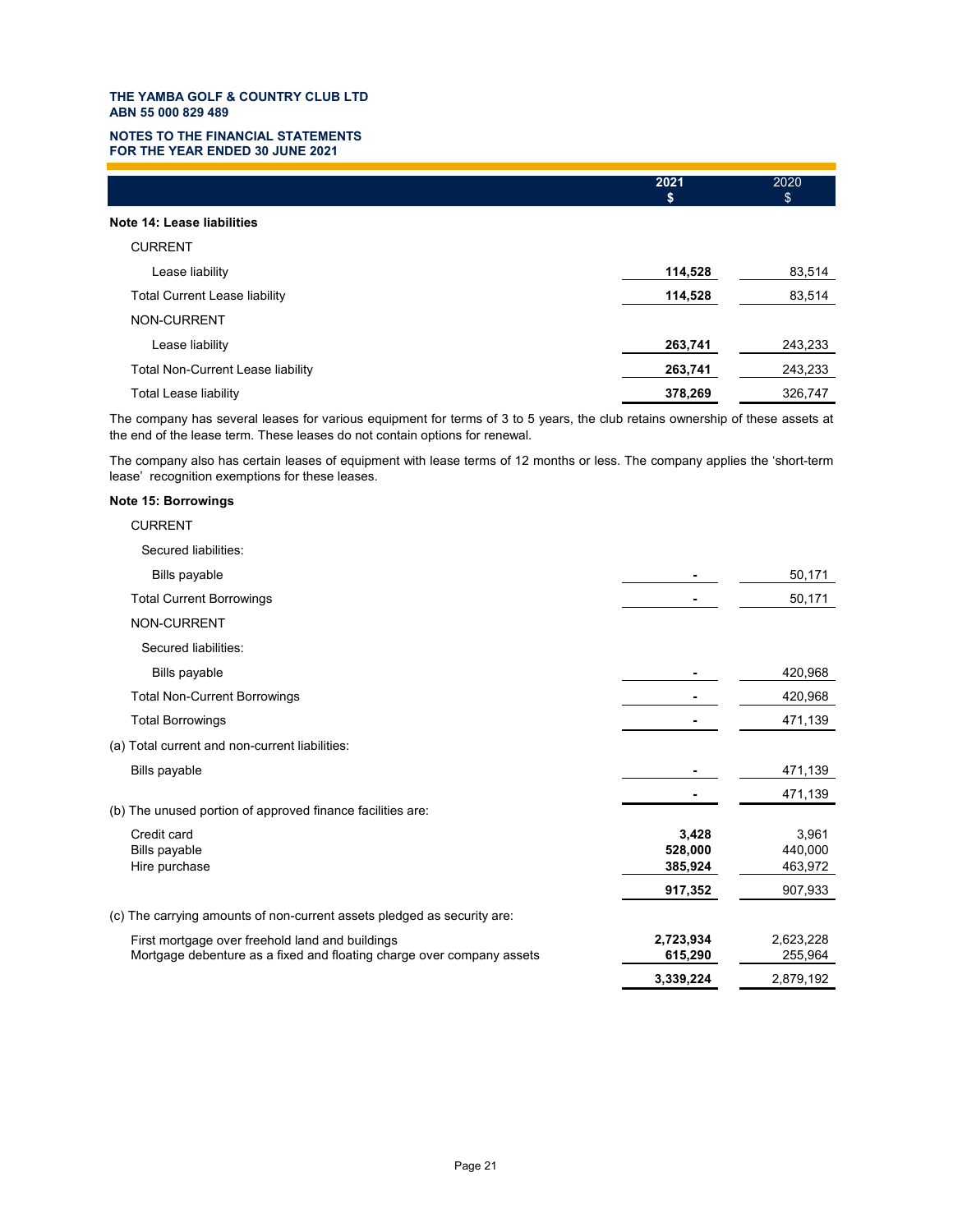#### **NOTES TO THE FINANCIAL STATEMENTS FOR THE YEAR ENDED 30 JUNE 2021**

|                                           | 2021<br>S | 2020<br>\$ |
|-------------------------------------------|-----------|------------|
| <b>Note 16: Provisions</b>                |           |            |
| <b>CURRENT</b>                            |           |            |
| Provision for employee benefits           | 198,010   | 159,837    |
|                                           | 198,010   | 159,837    |
| NON-CURRENT                               |           |            |
| Provision for employee benefits           | 26,060    | 39,935     |
|                                           | 26,060    | 39,935     |
| (a) Aggregate employee benefits liability | 224,070   | 199,772    |

# **Provision for employee benefits**

A provision has been recognised for employee entitlements relating to annual and long service leave. In calculating the present value of future cash flows in respect of long service leave, the probability of long service leave being taken is based on historical data. The measurement and recognition criteria relating to employee benefits has been included in Note 1 to this report.

## **Note 17: Other Liabilities**

| <b>CURRENT</b>                            |         |         |
|-------------------------------------------|---------|---------|
| Obligation to construct irrigation system | 207,898 |         |
|                                           | 207,898 |         |
| <b>Note 18: Contract Liabilities</b>      |         |         |
| <b>CURRENT</b>                            |         |         |
| Income received in advance                | 143,663 | 161,821 |
| Provision for poker machine jackpots      | 62,221  | 45,116  |
|                                           | 205,884 | 206,937 |
| NON-CURRENT                               |         |         |
| Income received in advance                | 12,854  | 14,946  |
|                                           | 12,854  | 14,946  |
|                                           |         |         |

# **Provision for poker machine jackpots**

Provision has been made for poker machine jackpots representing the liability accrued as a result of turnover on poker machines in excess of the minimum jackpot amount. The measurement and recognition criteria relating to provisions has been included in Note 1 to this report.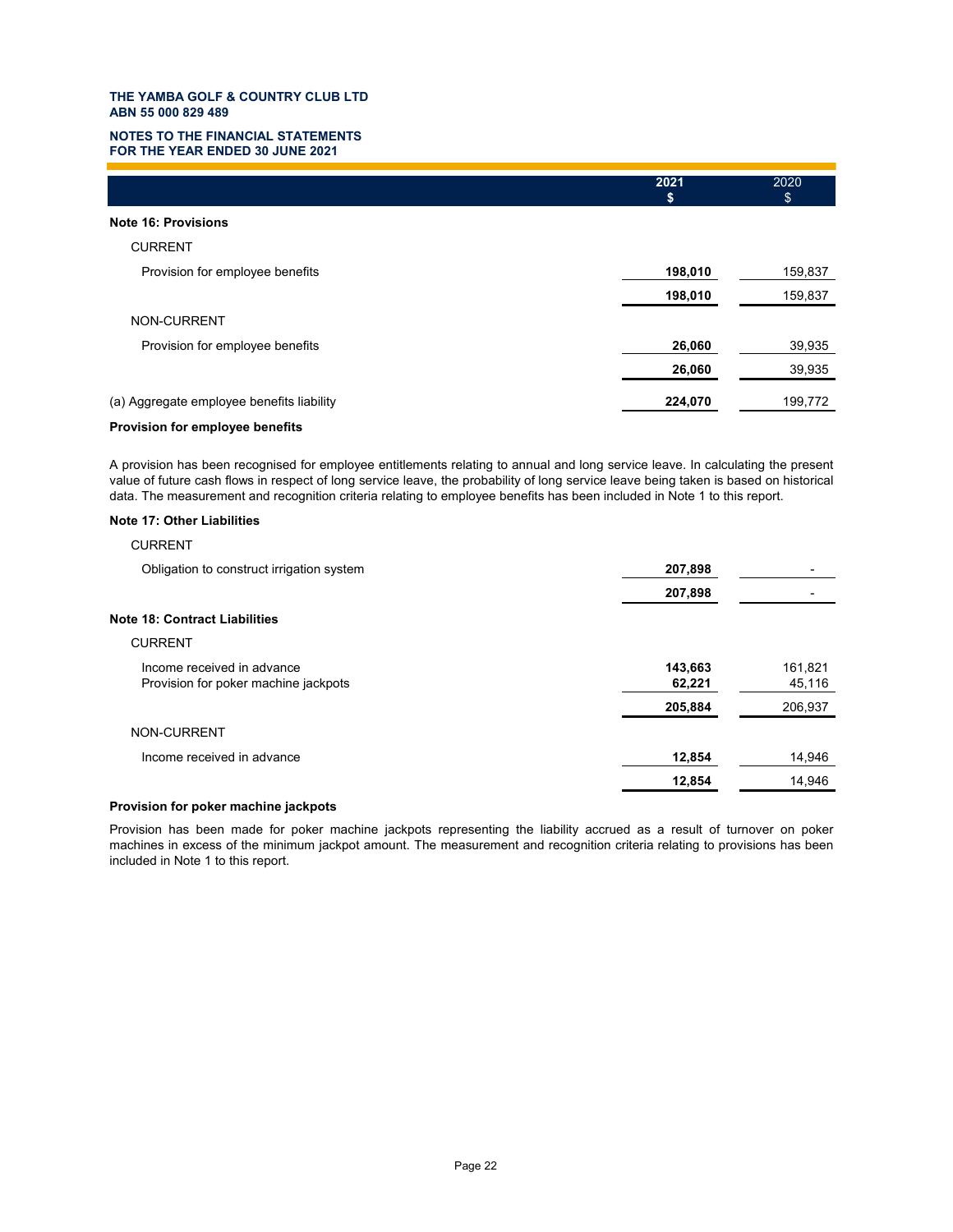## **NOTES TO THE FINANCIAL STATEMENTS FOR THE YEAR ENDED 30 JUNE 2021**

|                                                                                                  | 2021<br>\$ | 2020<br>\$ |
|--------------------------------------------------------------------------------------------------|------------|------------|
| <b>Note 19: Capital and Leasing Commitments</b>                                                  |            |            |
| (a) Operating Lease Commitments                                                                  |            |            |
| Non-cancellable operating leases contracted for but not capitalised in the financial statements. |            |            |
| Payable - minimum lease payments:                                                                |            |            |
| - not later than 12 months                                                                       | 29,675     | 37,683     |
| - between 12 months and five years                                                               | 121,697    | 154,538    |

Operating lease commitments relate to the Department of Lands lease. The lease is perpetual and therefore does not fall within AASB 16.

 **151,372** 192,221

(b) Capital Expenditure Commitments

As at 30 June 2021, the company had not engaged in any capital commitments.

## **Note 20: Events After the End of the Reporting Period**

The impact of the Coronavirus (COVID19) pandemic is ongoing. It is not practicable to estimate the potential impact, positive or negative, after the reporting date. The situation is rapidly developing and is dependent on measures imposed by the Australian Government and other countries, such as maintaining social distancing requirements, quarantine, travel restrictions and any economic stimulus that may be provided.

No other matters or circumstances have arisen since the end of the financial year which significantly affected or may significantly affect the operations of the company, the results of those operations, or the state of affairs of the company in future financial years.

## **Note 21: Related Party Transactions**

## Key Management Personnel

The totals of remuneration paid to key management personnel (KMP) during the period are as follows:

| Key management personnel compensation | 367.723 | 382.058 |
|---------------------------------------|---------|---------|
| Number of persons                     |         |         |

#### **Other Related Parties**

Transactions between related parties are on normal commercial terms and conditions no more favourable than those available

Transactions with related parties were:

| Anthony Moran                             | 1.012  | 6.729 |
|-------------------------------------------|--------|-------|
| Paul Thompson (during period as director) | 18.133 |       |

# **Note 22: Company Details**

The club is incorporated and domiciled in Australia as a company limited by guarantee.

The registered office and principal place of business is:

Yamba NSW 2464 Yamba Golf and Country Club Limited River Street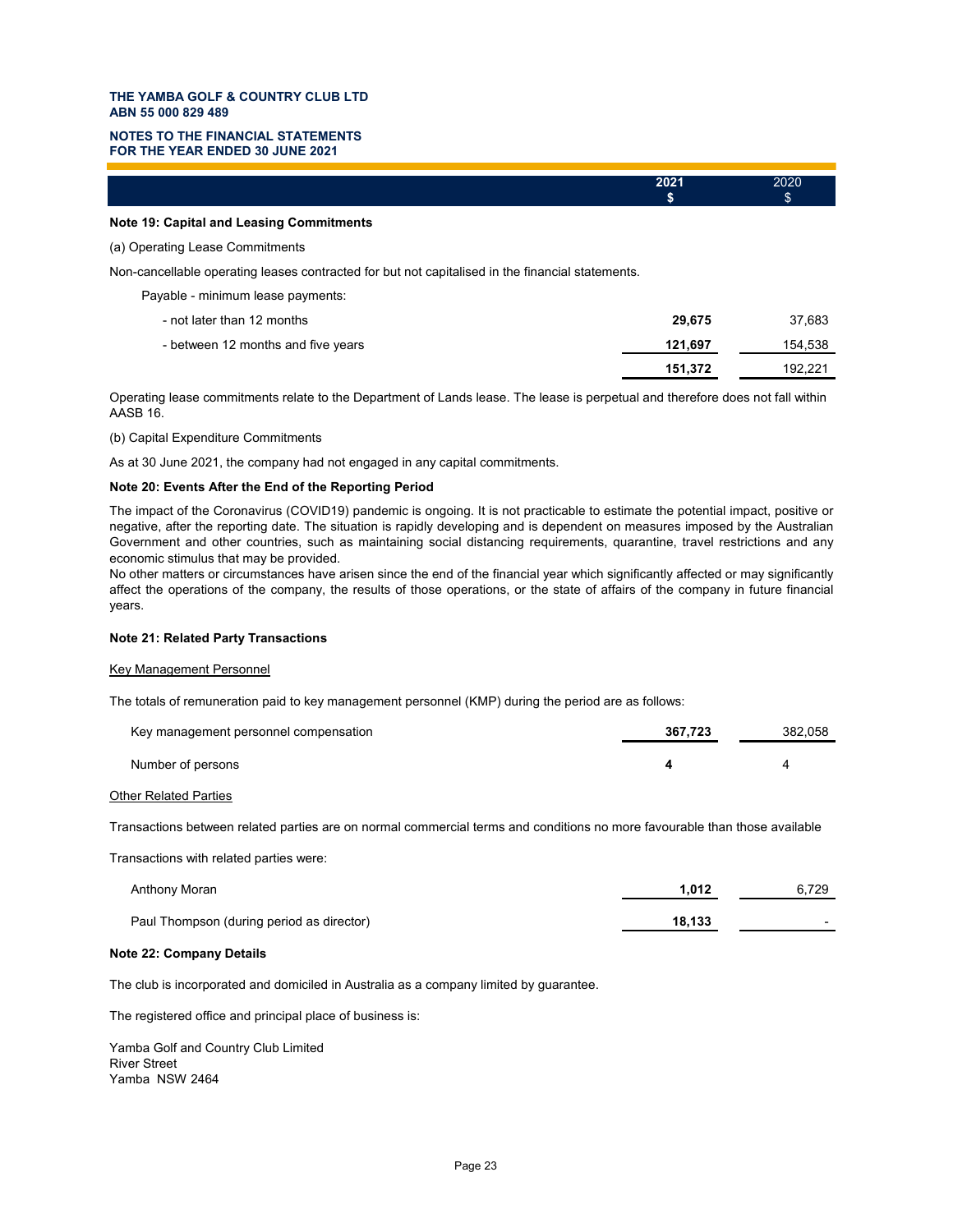#### **DIRECTORS' DECLARATION FOR THE YEAR ENDED 30 JUNE 2021**

The directors of the company declare that:

- 1. the attached financial statements and notes comply with the Corporations Act 2001, the Australian Accounting Standards Reduced Disclosure Requirements, the Corporations Regulations 2001 and other mandatory professional reporting requirements;
- 2. the attached financial statements and notes give a true and fair view of the company's financial position as at 30 June 2021 and of its performance for the period ended on that date; and
- 3. there are reasonable grounds to believe that the company will be able to pay its debts as and when they become due and payable.

Signed in accordance with a resolution of directors by:

llam

Dated: 5 October 2021

I Miand

Anthony Moran **Graham Niland**<br> **President** Graham Christian Christian Christian Christian Christian Christian Christian Christian Christian Christian Christian Christian Christian Christian Christian Christian Christian Ch Senior Vice President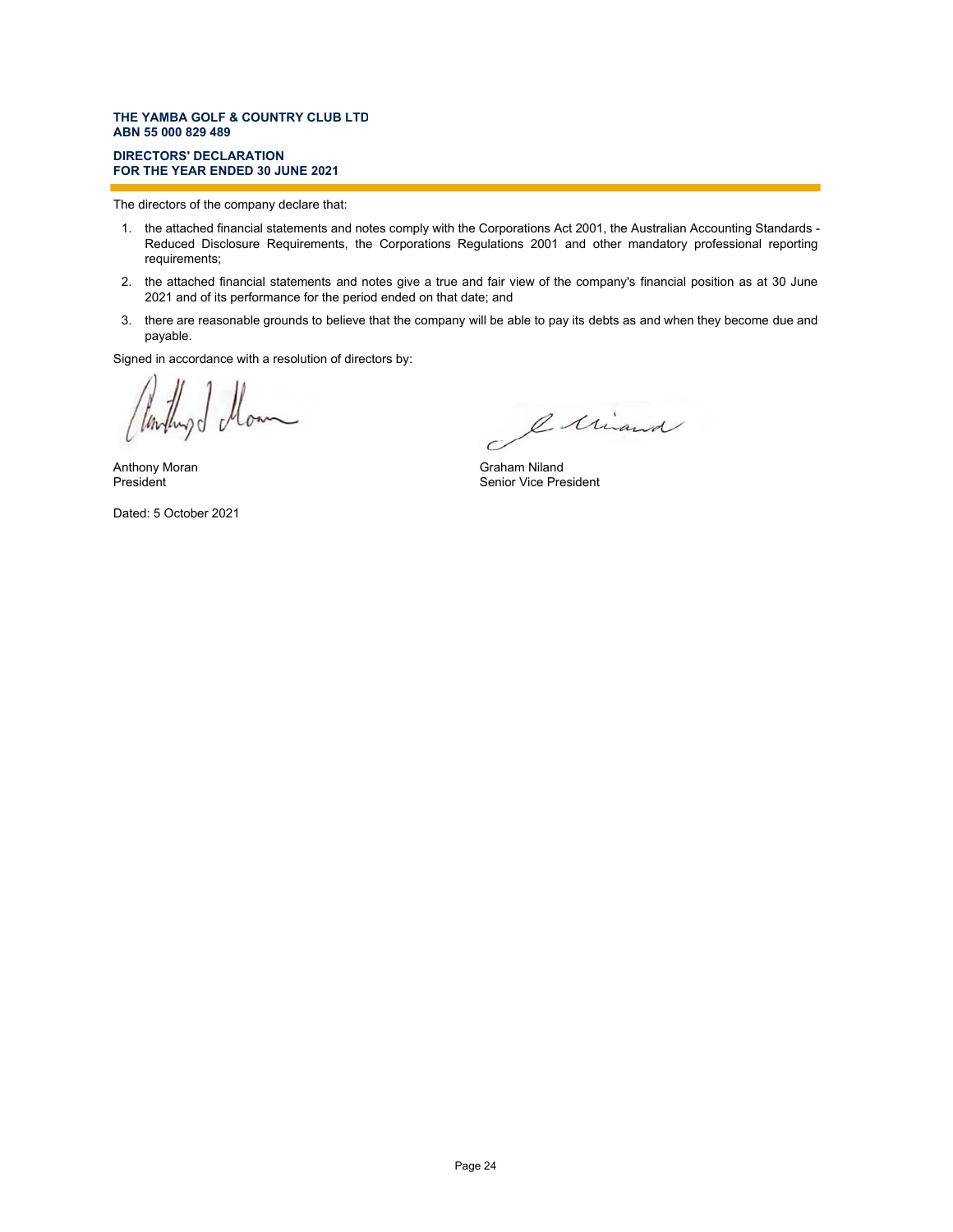

24 Queen Street Grafton NSW 2460 Australia PO Box 13 Grafton NSW 2460 Australia

#### **INDEPENDENT AUDITORS' REPORT TO THE MEMBERS OF THE YAMBA GOLF & COUNTRY CLUB LTD**

Main +61 02 6640 9200 Fax +61 02 6642 7993 www.crowe.com.au

## **ABN 55 000 829 489**

#### **Qualified Opinion**

We have audited the accompanying financial report of The Yamba Golf & Country Club Ltd (the Company), which comprises the statement of financial position as at 30 June 2021, the statement of profit or loss and other comprehensive income, statement of changes in equity and statements of cash flows for the period then ended, notes comprising a summary of significant accounting policies and other explanatory information, and the directors' declaration.

In our opinion, except for the effects of the matters described in the Basis for Qualified Opinion section of our report, the financial report of The Yamba Golf & Country Club Ltd is in accordance with the Corporations Act 2001, including:

- (a) giving a true and fair view of the company's financial position as at 30 June 2021 and of its performance for the period ended on that date; and
- (b) complying with Australian Accounting Standards Reduced Disclosure Requirements as described in Note 1 and the Corporations Regulations 2001.

#### **Basis for Qualified Opinion**

Due to the nature of some transactions it was not practicable for the company to establish effective accounting controls over all cash transactions prior to their receipt by the financial administrator. Accordingly, it was not possible in our examination to include audit procedures which would allow us to conclude that all revenue transactions in respect of green fees and other transactions via the pro shop have been received and recorded in the accounting records of the company.

We conducted our audit in accordance with Australian Auditing Standards. Our responsibilities under those standards are further described in the Auditor's Responsibilities for the Audit of the Financial Report section of our report. We are independent of the Company in accordance with the auditor independence requirements of the Corporations Act 2001 and the ethical requirements of the Accounting Professional and Ethical Standards Board's APES 110 Code of Ethics for Professional Accountants (the Code) that are relevant to our audit of the financial report in Australia. We have also fulfilled our other ethical responsibilities in accordance with the Code.

We confirm that the independence declaration required by the Corporations Act 2001, which has been given to the directors of the Company, would be in the same terms if given to the directors as at the time of this auditor's report.

We believe that the audit evidence we have obtained is sufficient and appropriate to provide a basis for our opinion.

## **Emphasis of Matter – Coronavirus (COVID-19)**

We draw attention to Note 20 of the financial statements, which describes the effects of the World Health Organisation's declaration of a global health emergency relating to the spread of COVID-19. Our opinion is not modified in respect of this matter.

The title 'Partner' conveys that the person is a senior member within their respective division, and is among the group of persons who hold an equity interest (shareholder) in its parent entity, Findex Group Limited. The only professional service offering which is conducted by a partnership is the Crowe Australasia external audit division. All other professional services offered by Findex Group Limited are conducted by a privately owned organisation and/or its subsidiaries.

Findex (Aust) Pty Ltd, trading as Crowe Australasia is a member of Crowe Global, a Swiss verein. Each member firm of Crowe Global is a separate and independent legal entity. Findex (Aust) Pty Ltd and its affiliates are not responsible or liable for any acts or omissions of Crowe Global or any other member of Crowe Global. Crowe Global does not render any professional services and does not have an ownership or partnership interest in Findex (Aust) Pty Ltd. Services are provided by Crowe Central North, an affiliate of Findex (Aust) Pty Ltd. Liability limited by a scheme approved under Professional Standards Legislation. Liability limited other than for acts or omissions of financial services licensees. © 2019 Findex (Aust) Pty Ltd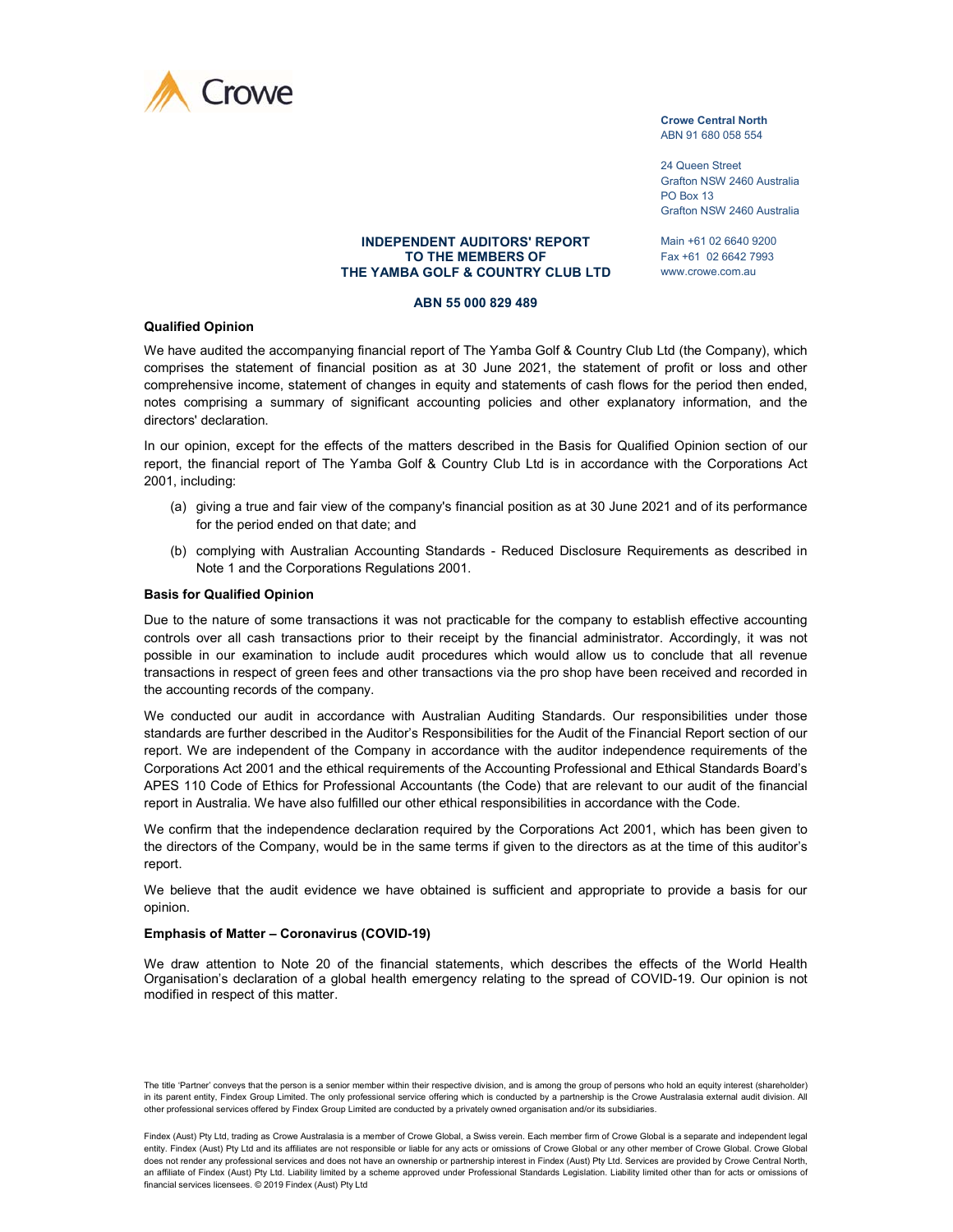

Main +61 02 6640 9200 Fax +61 02 6642 7993 www.crowe.com.au

24 Queen Street Grafton NSW 2460 Australia PO Box 13 Grafton NSW 2460 Australia

#### **INDEPENDENT AUDITORS' REPORT TO THE MEMBERS OF THE YAMBA GOLF & COUNTRY CLUB LTD**

#### **ABN 55 000 829 489**

#### **Other Information**

The directors are responsible for the other information. The other information comprises the information contained in the Company's Directors Report for the year ended 30 June 2021, but does not include the financial report and our auditor's report thereon.

Our opinion on the financial report does not cover the other information and accordingly we do not express any form of assurance conclusion thereon.

In connection with our audit of the financial report, our responsibility is to read the other information and, in doing so, consider whether the other information is materially inconsistent with the financial report or our knowledge obtained in the audit or otherwise appears to be materially misstated.

If, based on the work we have performed, we conclude that there is a material misstatement of this other information, we are required to report that fact. We have nothing to report in this regard.

#### **Responsibilities of the Directors for the Financial Report**

The directors of the Company are responsible for the preparation of the financial report that gives a true and fair view in accordance with Australian Accounting Standards – Reduced Disclosure Requirements and the Corporations Act 2001 and for such internal control as the directors determine is necessary to enable the preparation of the financial report that gives a true and fair view and is free from material misstatement, whether due to fraud or error.

In preparing the financial report, the directors are responsible for assessing the ability of the Company to continue as a going concern, disclosing, as applicable, matters related to going concern and using the going concern basis of accounting unless the directors either intend to liquidate the Company or to cease operations, or have no realistic alternative but to do so.

#### **Auditor's Responsibilities for the Audit of the Financial Report**

Our objectives are to obtain reasonable assurance about whether the financial report as a whole is free from material misstatement, whether due to fraud or error, and to issue an auditor's report that includes our opinion. Reasonable assurance is a high level of assurance, but is not a guarantee that an audit conducted in accordance with the Australian Auditing Standards will always detect a material misstatement when it exists. Misstatements can arise from fraud or error and are considered material if, individually or in the aggregate, they could reasonably be expected to influence the economic decisions of users taken on the basis of this financial report.

As part of an audit in accordance with the Australian Auditing Standards, we exercise professional judgement and maintain professional skepticism throughout the audit. We also:

The title 'Partner' conveys that the person is a senior member within their respective division, and is among the group of persons who hold an equity interest (shareholder) in its parent entity, Findex Group Limited. The only professional service offering which is conducted by a partnership is the Crowe Australasia external audit division. All other professional services offered by Findex Group Limited are conducted by a privately owned organisation and/or its subsidiaries.

Findex (Aust) Pty Ltd, trading as Crowe Australasia is a member of Crowe Global, a Swiss verein. Each member firm of Crowe Global is a separate and independent legal entity. Findex (Aust) Pty Ltd and its affiliates are not responsible or liable for any acts or omissions of Crowe Global or any other member of Crowe Global. Crowe Global does not render any professional services and does not have an ownership or partnership interest in Findex (Aust) Pty Ltd. Services are provided by Crowe Central North, an affiliate of Findex (Aust) Pty Ltd. Liability limited by a scheme approved under Professional Standards Legislation. Liability limited other than for acts or omissions of financial services licensees. © 2019 Findex (Aust) Pty Ltd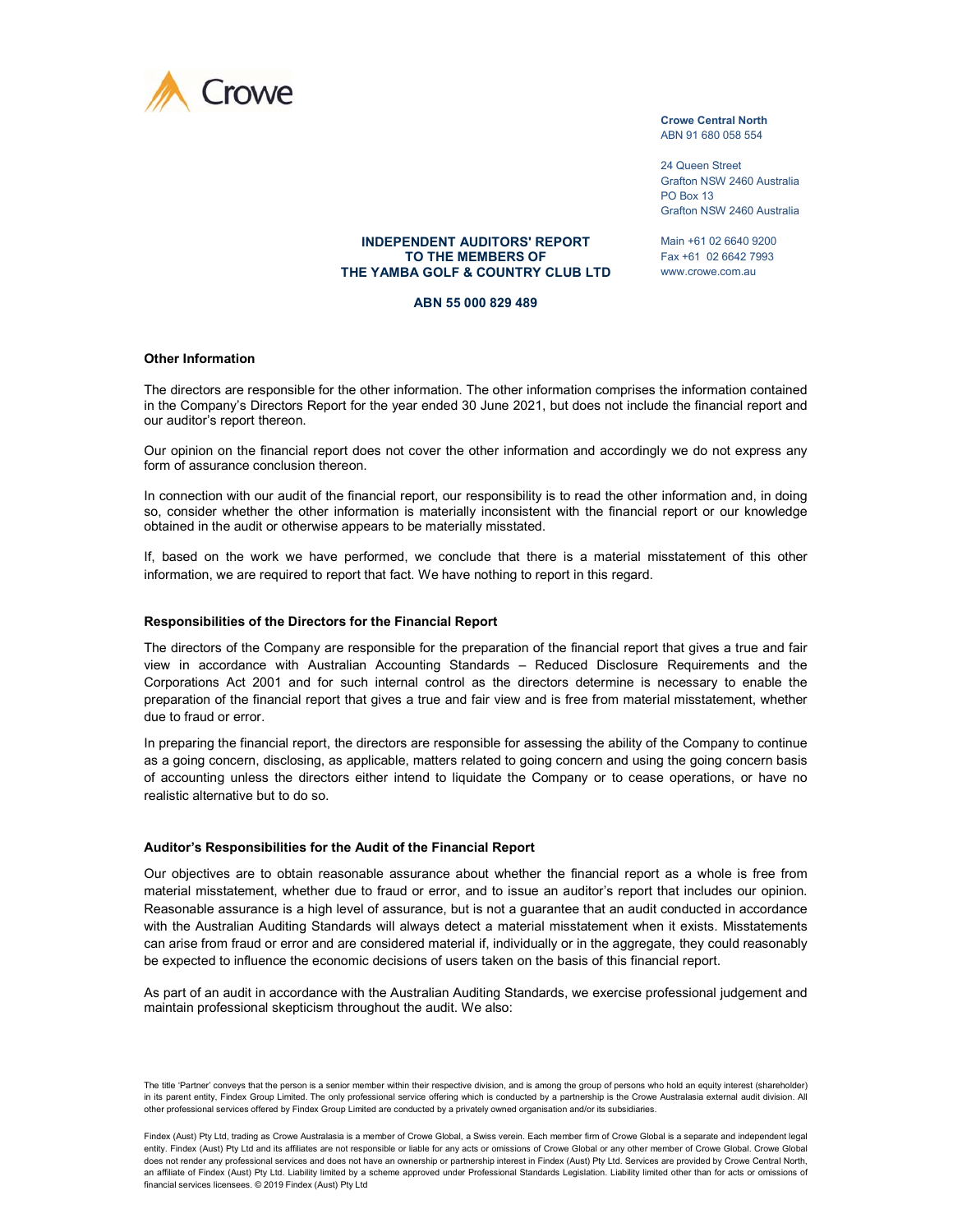

24 Queen Street Grafton NSW 2460 Australia PO Box 13 Grafton NSW 2460 Australia

## **INDEPENDENT AUDITORS' REPORT TO THE MEMBERS OF THE YAMBA GOLF & COUNTRY CLUB LTD**

Main +61 02 6640 9200 Fax +61 02 6642 7993 www.crowe.com.au

# **ABN 55 000 829 489**

- Identify and assess the risks of material misstatement of the financial report, whether due to fraud or error, design and perform audit procedures responsive to those risks, and obtain audit evidence that is sufficient and appropriate to provide a basis for our opinion. The risk of not detecting a material misstatement resulting from fraud is higher than for one resulting from error, as fraud may involve collusion, forgery, intentional omissions, misrepresentations, or the override of internal control.
- Obtain an understanding of internal control relevant to the audit in order to design audit procedures that are appropriate in the circumstances, but not for the purpose of expressing an opinion on the effectiveness of the Company's internal control.
- Evaluate the appropriateness of accounting policies used and the reasonableness of accounting estimates and related disclosures made by the directors.
- Conclude on the appropriateness of the directors' use of the going concern basis of accounting and, based on the audit evidence obtained, whether a material uncertainty exists related to events or conditions that may cast significant doubt on the Company's ability to continue as a going concern. If we conclude that a material uncertainty exists, we are required to draw attention in our auditor's report to the related disclosures in the financial report or, if such disclosures are inadequate, to modify our opinion. Our conclusions are based on the audit evidence obtained up to the date of our auditor's report. However, future events or conditions may cause the Company to cease to continue as a going concern.
- Evaluate the overall presentation, structure and content of the financial report, including the disclosures, and whether the financial report represents the underlying transactions and events in a manner that achieves fair presentation.

We communicate with the directors regarding, among other matters, the planned scope and timing of the audit and significant audit findings, including any significant deficiencies in internal control that we identify during the audit.

## **CROWE CENTRAL NORTH**

dytie Eliis

**Kylie Ellis Partner**  Registered Company Auditor (ASIC RAN 483424) Suite 5, 30 Coldstream Street YAMBA NSW 2464

Dated: 6 October 2021

The title 'Partner' conveys that the person is a senior member within their respective division, and is among the group of persons who hold an equity interest (shareholder) in its parent entity, Findex Group Limited. The only professional service offering which is conducted by a partnership is the Crowe Australasia external audit division. All other professional services offered by Findex Group Limited are conducted by a privately owned organisation and/or its subsidiaries.

Findex (Aust) Pty Ltd, trading as Crowe Australasia is a member of Crowe Global, a Swiss verein. Each member firm of Crowe Global is a separate and independent legal entity. Findex (Aust) Pty Ltd and its affiliates are not responsible or liable for any acts or omissions of Crowe Global or any other member of Crowe Global. Crowe Global does not render any professional services and does not have an ownership or partnership interest in Findex (Aust) Pty Ltd. Services are provided by Crowe Central North, an affiliate of Findex (Aust) Pty Ltd. Liability limited by a scheme approved under Professional Standards Legislation. Liability limited other than for acts or omissions of financial services licensees. © 2019 Findex (Aust) Pty Ltd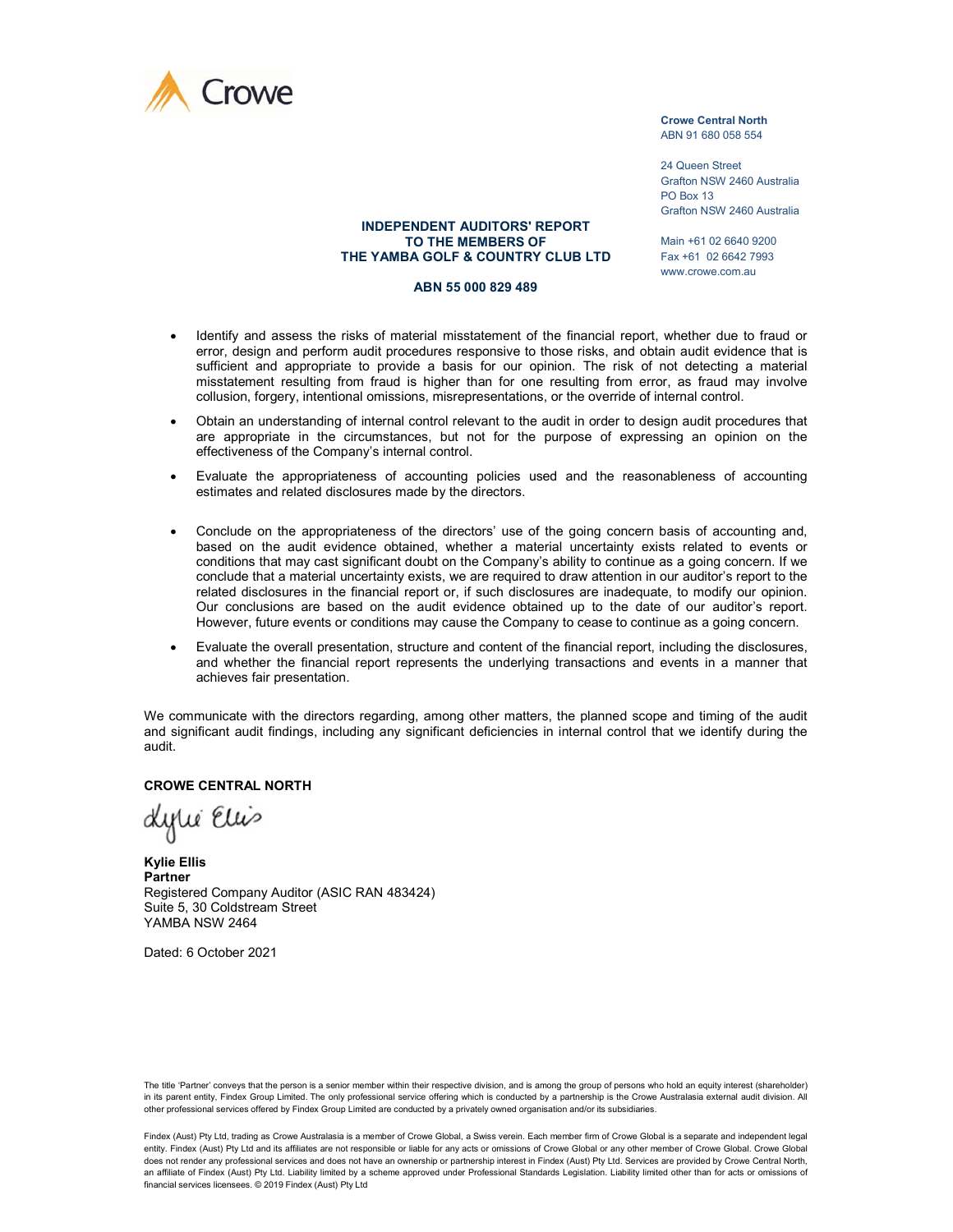

24 Queen Street Grafton NSW 2460 Australia  $P\cap \text{Row } 13$ Grafton NSW 2460 Australia

## **DISCLAIMER TO THE MEMBERS OF THE YAMBA GOLF & COUNTRY CLUB LTD**

Main +61 02 6640 9200 Fax +61 02 6642 7993 www.crowe.com.au

## **ABN 55 000 829 489**

The additional financial data presented on pages 29 - 32 is in accordance with the books and records of the company which have been subjected to the auditing procedures applied in our statutory audit of the company for the period ended 30 June 2021. It will be appreciated that our statutory audit did not cover all details of the additional financial data. Accordingly, we do not express an opinion on such financial data and we give no warranty of accuracy or reliability in respect of the data provided. Neither the firm nor any member or employee of the firm undertakes responsibility in any way whatsoever to any person (other than The Yamba Golf & Country Club Ltd) in respect of such data, including any errors of omissions therein however caused.

## **CROWE CENTRAL NORTH**

dytie Etiis

**Kylie Ellis Partner**  Registered Company Auditor (ASIC RAN 483424) Suite 5, 30 Coldstream Street YAMBA NSW 2464

Dated: 6 October 2021

The title 'Partner' conveys that the person is a senior member within their respective division, and is among the group of persons who hold an equity interest (shareholder) in its parent entity, Findex Group Limited. The only professional service offering which is conducted by a partnership is the Crowe Australasia external audit division. All other professional services offered by Findex Group Limited are conducted by a privately owned organisation and/or its subsidiaries.

Findex (Aust) Pty Ltd, trading as Crowe Australasia is a member of Crowe Global, a Swiss verein. Each member firm of Crowe Global is a separate and independent legal entity. Findex (Aust) Pty Ltd and its affiliates are not responsible or liable for any acts or omissions of Crowe Global or any other member of Crowe Global. Crowe Global does not render any professional services and does not have an ownership or partnership interest in Findex (Aust) Pty Ltd. Services are provided by Crowe Central North, an affiliate of Findex (Aust) Pty Ltd. Liability limited by a scheme approved under Professional Standards Legislation. Liability limited other than for acts or omissions of financial services licensees. © 2019 Findex (Aust) Pty Ltd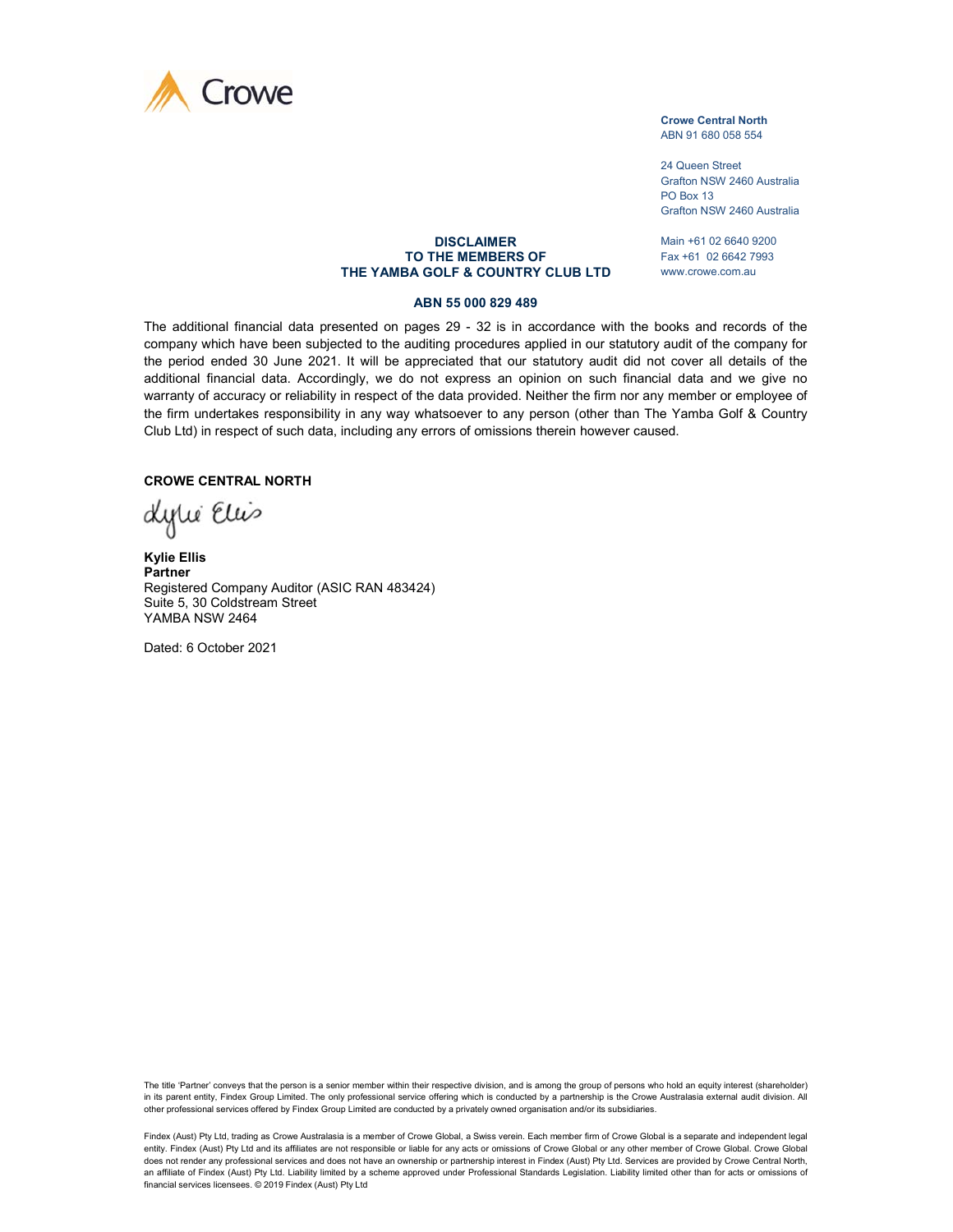## **DETAILED TRADING STATEMENTS FOR THE YEAR ENDED 30 JUNE 2021**

|                                                                                                                                       | 2021                                                           | 2020                                                                 |
|---------------------------------------------------------------------------------------------------------------------------------------|----------------------------------------------------------------|----------------------------------------------------------------------|
|                                                                                                                                       | \$                                                             | \$                                                                   |
| <b>Bar</b>                                                                                                                            |                                                                |                                                                      |
| Sales                                                                                                                                 | 1,220,642                                                      | 1,083,832                                                            |
| Opening stock<br>Purchases                                                                                                            | 14,372<br>543,368                                              | 30,062<br>480,888                                                    |
| Less: Closing stock                                                                                                                   | 557,740<br>(27, 372)                                           | 510,950<br>(14, 372)                                                 |
| Cost of goods sold                                                                                                                    | 530,368                                                        | 496,578                                                              |
| <b>Gross Profit</b>                                                                                                                   | 690,274                                                        | 587,254                                                              |
| Less: Direct expenses                                                                                                                 |                                                                |                                                                      |
| Cash discrepancies<br>Consumables<br>Gas<br>Promotions<br>Provision for employee entitlements<br>Salaries and wages<br>Superannuation | (3, 355)<br>5,452<br>3,373<br>40<br>4,877<br>306,823<br>38,889 | (1,898)<br>4,464<br>4,418<br>5,077<br>(22, 235)<br>387,823<br>40,558 |
| Total direct expenses                                                                                                                 | 356,099                                                        | 418,207                                                              |
| Net surplus from bar trading                                                                                                          | 334,175                                                        | 169,047                                                              |
| <b>Restaurant</b>                                                                                                                     |                                                                |                                                                      |
| Sales                                                                                                                                 | 676,172                                                        | 826,243                                                              |
| Opening stock<br>Purchases                                                                                                            | 9,919<br>297,128                                               | 15,562<br>348,657                                                    |
| Less: Closing stock                                                                                                                   | 307,047<br>(14, 333)                                           | 364,219<br>(9,919)                                                   |
| Cost of goods sold                                                                                                                    | 292,714                                                        | 354,300                                                              |
| <b>Gross Profit</b>                                                                                                                   | 383,458                                                        | 471,943                                                              |
| Less: Direct expenses                                                                                                                 |                                                                |                                                                      |
| Advertising and promotions<br>Consumables<br>Equipment rental                                                                         | 2,444<br>11,204<br>420                                         | 1,127<br>11,854<br>$\overline{a}$                                    |
| Gas<br>Laundry and cleaning<br>Provision for employee benefits<br>Salaries and wages<br>Superannuation                                | 12,568<br>4,346<br>7,112<br>373,424<br>36,594                  | 14,595<br>3,882<br>(10, 868)<br>464,373<br>40,086                    |
| Total direct expenses                                                                                                                 | 448,112                                                        | 525,049                                                              |
| Net (deficit)/surplus from restaurant trading                                                                                         | (64, 654)                                                      | (53, 106)                                                            |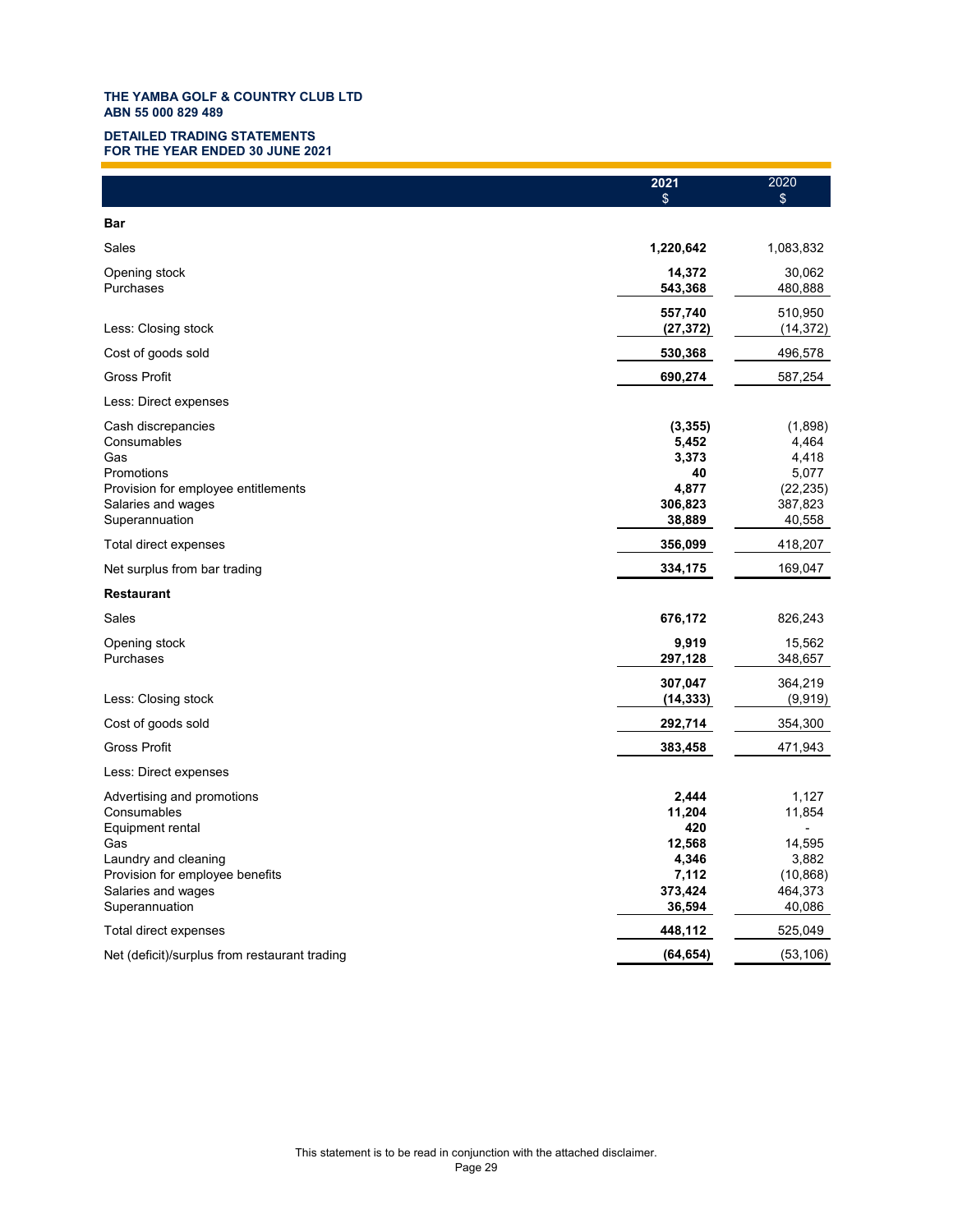## **DETAILED TRADING STATEMENTS FOR THE YEAR ENDED 30 JUNE 2021**

|                                                                                                                                           | 2021<br>$\mathfrak{S}$                                     | 2020<br>$\mathfrak{S}$                                    |
|-------------------------------------------------------------------------------------------------------------------------------------------|------------------------------------------------------------|-----------------------------------------------------------|
| <b>Poker Machines</b>                                                                                                                     |                                                            |                                                           |
| Net poker machine receipts<br>GST rebate                                                                                                  | 1,258,761<br>17,180                                        | 997,617<br>17,180                                         |
| Total poker machine income                                                                                                                | 1,275,941                                                  | 1,014,797                                                 |
| Less: Direct expenses                                                                                                                     |                                                            |                                                           |
| Advertising and promotions<br>Data monitoring fees<br>Depreciation<br>Poker machine duty<br>Repairs and maintenance<br>Salaries and wages | 14,299<br>27,042<br>146,782<br>110,957<br>29,750<br>47,641 | 15,750<br>25,767<br>134,939<br>30,046<br>37,476<br>43,231 |
| Total direct expenses                                                                                                                     | 376,471                                                    | 287,209                                                   |
| Net surplus from poker machines                                                                                                           | 899,470                                                    | 727,588                                                   |
| <b>TAB and Keno</b>                                                                                                                       |                                                            |                                                           |
| Keno commission<br><b>TAB</b> commission                                                                                                  | 34,312<br>13,013                                           | 33,593<br>14,355                                          |
| Total commissions received                                                                                                                | 47,325                                                     | 47,948                                                    |
| Less: Direct expenses                                                                                                                     |                                                            |                                                           |
| Depreciation<br>Rent - Sky Channel Commission<br>Repairs and maintenance<br>Salaries and wages                                            | 212<br>15,512<br>4,932<br>36,646                           | 265<br>13,757<br>1,744<br>33,256                          |
| Total direct expenses                                                                                                                     | 57,302                                                     | 49,022                                                    |
| Net (deficit)/surplus from TAB and Keno                                                                                                   | (9, 977)                                                   | (1,074)                                                   |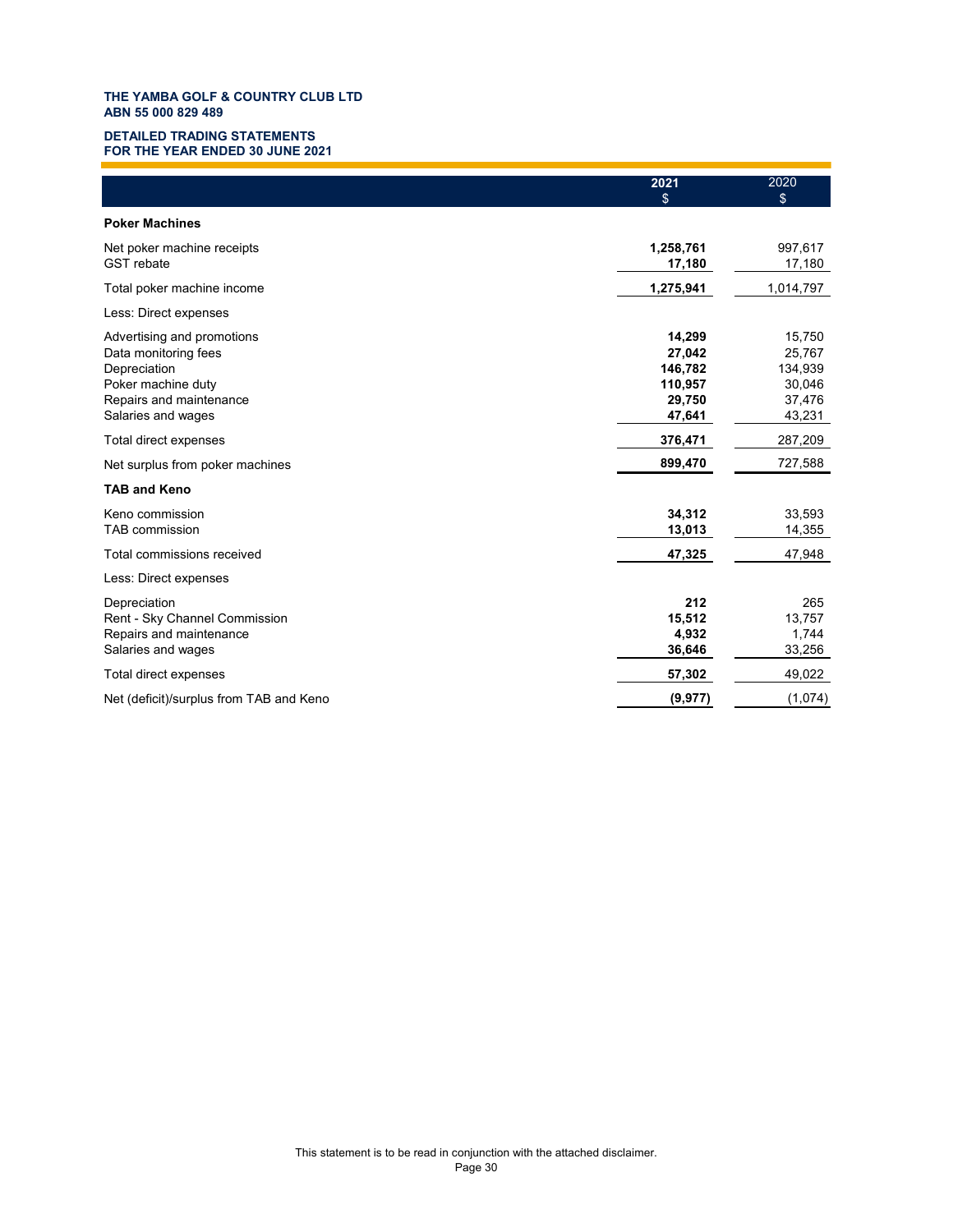#### **DETAILED TRADING STATEMENTS FOR THE YEAR ENDED 30 JUNE 2021**

|                                                                                                                                                                                                                                                                           | 2021<br>\$                                                                                                                     | 2020<br>\$                                                                                                                       |
|---------------------------------------------------------------------------------------------------------------------------------------------------------------------------------------------------------------------------------------------------------------------------|--------------------------------------------------------------------------------------------------------------------------------|----------------------------------------------------------------------------------------------------------------------------------|
| <b>Raffles and Bingo</b>                                                                                                                                                                                                                                                  |                                                                                                                                |                                                                                                                                  |
| Raffle income<br>Bingo income                                                                                                                                                                                                                                             | 41,689<br>4,255                                                                                                                | 53,282<br>17,263                                                                                                                 |
| Total income received                                                                                                                                                                                                                                                     | 45,944                                                                                                                         | 70,545                                                                                                                           |
| Opening stock<br>Purchases                                                                                                                                                                                                                                                | 121<br>56,273                                                                                                                  | 118<br>86,849                                                                                                                    |
| Less: Closing stock                                                                                                                                                                                                                                                       | 56,394<br>(66)                                                                                                                 | 86,967<br>(121)                                                                                                                  |
| Cost of goods sold                                                                                                                                                                                                                                                        | 56,328                                                                                                                         | 86,846                                                                                                                           |
| <b>Gross Profit</b><br>Less: Direct expenses                                                                                                                                                                                                                              | (10, 384)                                                                                                                      | (16, 301)                                                                                                                        |
| Total direct expenses                                                                                                                                                                                                                                                     |                                                                                                                                |                                                                                                                                  |
| Net deficit from raffles and bingo                                                                                                                                                                                                                                        | (10, 384)                                                                                                                      | (16, 301)                                                                                                                        |
| <b>Golfing Operations</b>                                                                                                                                                                                                                                                 |                                                                                                                                |                                                                                                                                  |
| Buggy shed hire<br>Cart hire<br><b>Competition fees</b><br>Green fees<br><b>Locker Hire</b><br>Membership subscriptions<br>Sponsorship<br>Sundry income                                                                                                                   | 23,934<br>72,038<br>64,885<br>647,215<br>8,231<br>268,097<br>14,389<br>8,079                                                   | 22,311<br>73,115<br>60,284<br>560,200<br>7,069<br>250,349<br>27,231<br>1,274                                                     |
| <b>Total Income</b><br><b>Affiliation fees</b><br>Depreciation<br>Electricity<br>Golf professional<br>Provision for employee entitlements<br>Rent<br>Repairs and maintenance<br>Salaries and wages<br>Sundry expenses<br>Superannuation<br>Tournaments<br><b>Trophies</b> | 1,106,868<br>23,976<br>107,544<br>2,433<br>28,471<br>(855)<br>48,875<br>73,009<br>362,983<br>17,617<br>32,550<br>520<br>67,661 | 1,001,833<br>19,145<br>135,951<br>5,966<br>28,364<br>1,129<br>96,803<br>99,139<br>353,939<br>20,158<br>25,187<br>5,813<br>87,496 |
| Total direct expenses                                                                                                                                                                                                                                                     | 764,784                                                                                                                        | 879,090                                                                                                                          |
| Net surplus from golf club operations                                                                                                                                                                                                                                     | 342,084                                                                                                                        | 122,743                                                                                                                          |